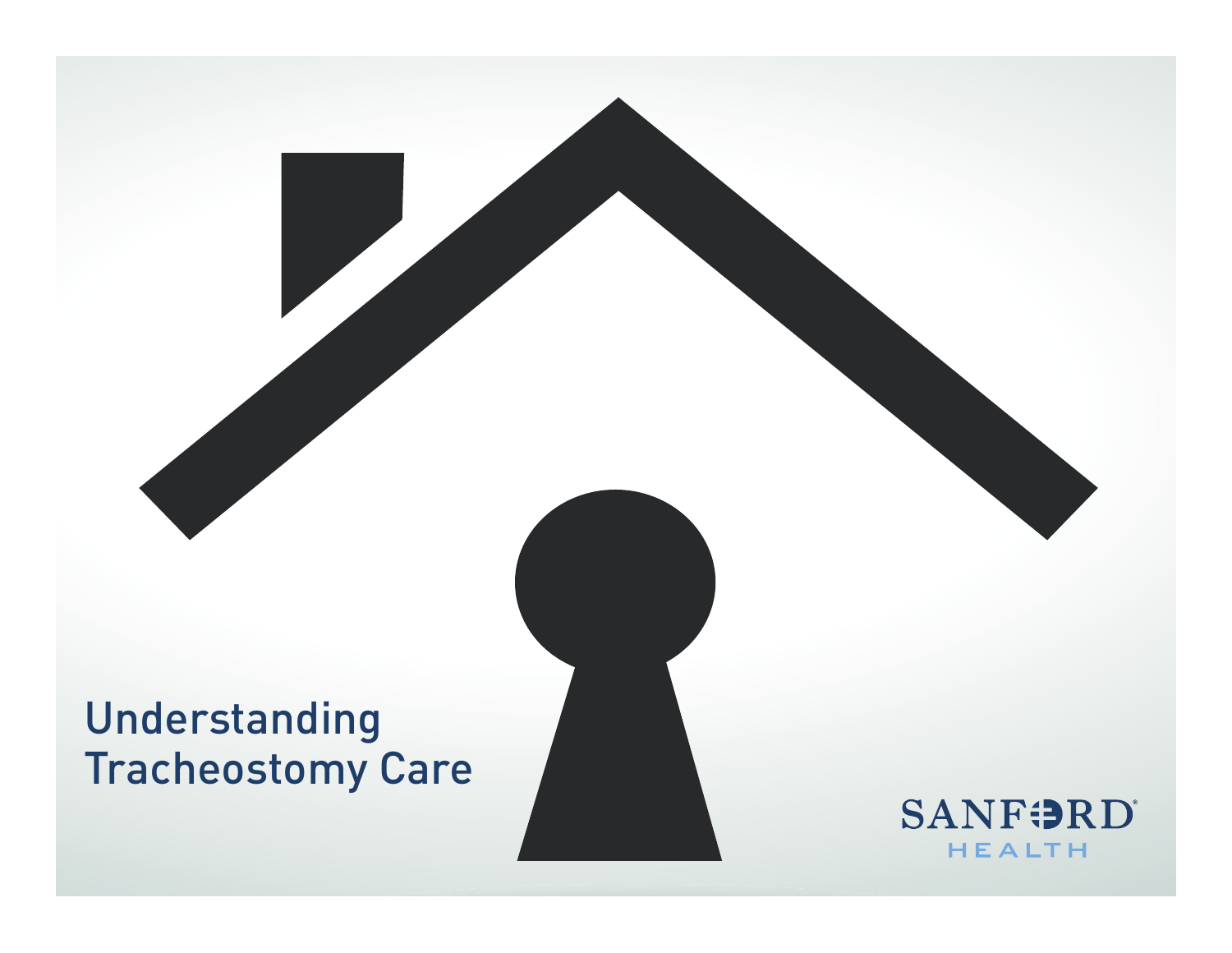## **Inside this guide:**

This guide will help you learn how to take care of your tracheostomy (trach). It is important to ask questions. You will be given time to learn. Working with the healthcare team, you will be able to show you are skilled and able!

#### **This booklet will answer some of the questions you may have:**

| Use the white space on each page to add your own notes. |
|---------------------------------------------------------|

\_\_\_\_\_\_\_\_\_\_\_\_\_\_\_\_\_\_\_\_\_\_\_\_\_\_\_\_\_\_\_\_\_\_\_

\_\_\_\_\_\_\_\_\_\_\_\_\_\_\_\_\_\_\_\_\_\_\_\_\_\_\_\_\_\_\_\_\_\_\_

\_\_\_\_\_\_\_\_\_\_\_\_\_\_\_\_\_\_\_\_\_\_\_\_\_\_\_\_\_\_\_\_\_\_\_

\_\_\_\_\_\_\_\_\_\_\_\_\_\_\_\_\_\_\_\_\_\_\_\_\_\_\_\_\_\_\_\_\_\_\_

\_\_\_\_\_\_\_\_\_\_\_\_\_\_\_\_\_\_\_\_\_\_\_\_\_\_\_\_\_\_\_\_\_\_\_

\_\_\_\_\_\_\_\_\_\_\_\_\_\_\_\_\_\_\_\_\_\_\_\_\_\_\_\_\_\_\_\_\_\_\_

\_\_\_\_\_\_\_\_\_\_\_\_\_\_\_\_\_\_\_\_\_\_\_\_\_\_\_\_\_\_\_\_\_\_\_

\_\_\_\_\_\_\_\_\_\_\_\_\_\_\_\_\_\_\_\_\_\_\_\_\_\_\_\_\_\_\_\_\_\_\_

\_\_\_\_\_\_\_\_\_\_\_\_\_\_\_\_\_\_\_\_\_\_\_\_\_\_\_\_\_\_\_\_\_\_\_

\_\_\_\_\_\_\_\_\_\_\_\_\_\_\_\_\_\_\_\_\_\_\_\_\_\_\_\_\_\_\_\_\_\_\_

\_\_\_\_\_\_\_\_\_\_\_\_\_\_\_\_\_\_\_\_\_\_\_\_\_\_\_\_\_\_\_\_\_\_\_

\_\_\_\_\_\_\_\_\_\_\_\_\_\_\_\_\_\_\_\_\_\_\_\_\_\_\_\_\_\_\_\_\_\_\_

\_\_\_\_\_\_\_\_\_\_\_\_\_\_\_\_\_\_\_\_\_\_\_\_\_\_\_\_\_\_\_\_\_\_\_

\_\_\_\_\_\_\_\_\_\_\_\_\_\_\_\_\_\_\_\_\_\_\_\_\_\_\_\_\_\_\_\_\_\_\_

\_\_\_\_\_\_\_\_\_\_\_\_\_\_\_\_\_\_\_\_\_\_\_\_\_\_\_\_\_\_\_\_\_\_\_

\_\_\_\_\_\_\_\_\_\_\_\_\_\_\_\_\_\_\_\_\_\_\_\_\_\_\_\_\_\_\_\_\_\_\_

\_\_\_\_\_\_\_\_\_\_\_\_\_\_\_\_\_\_\_\_\_\_\_\_\_\_\_\_\_\_\_\_\_\_\_

\_\_\_\_\_\_\_\_\_\_\_\_\_\_\_\_\_\_\_\_\_\_\_\_\_\_\_\_\_\_\_\_\_\_\_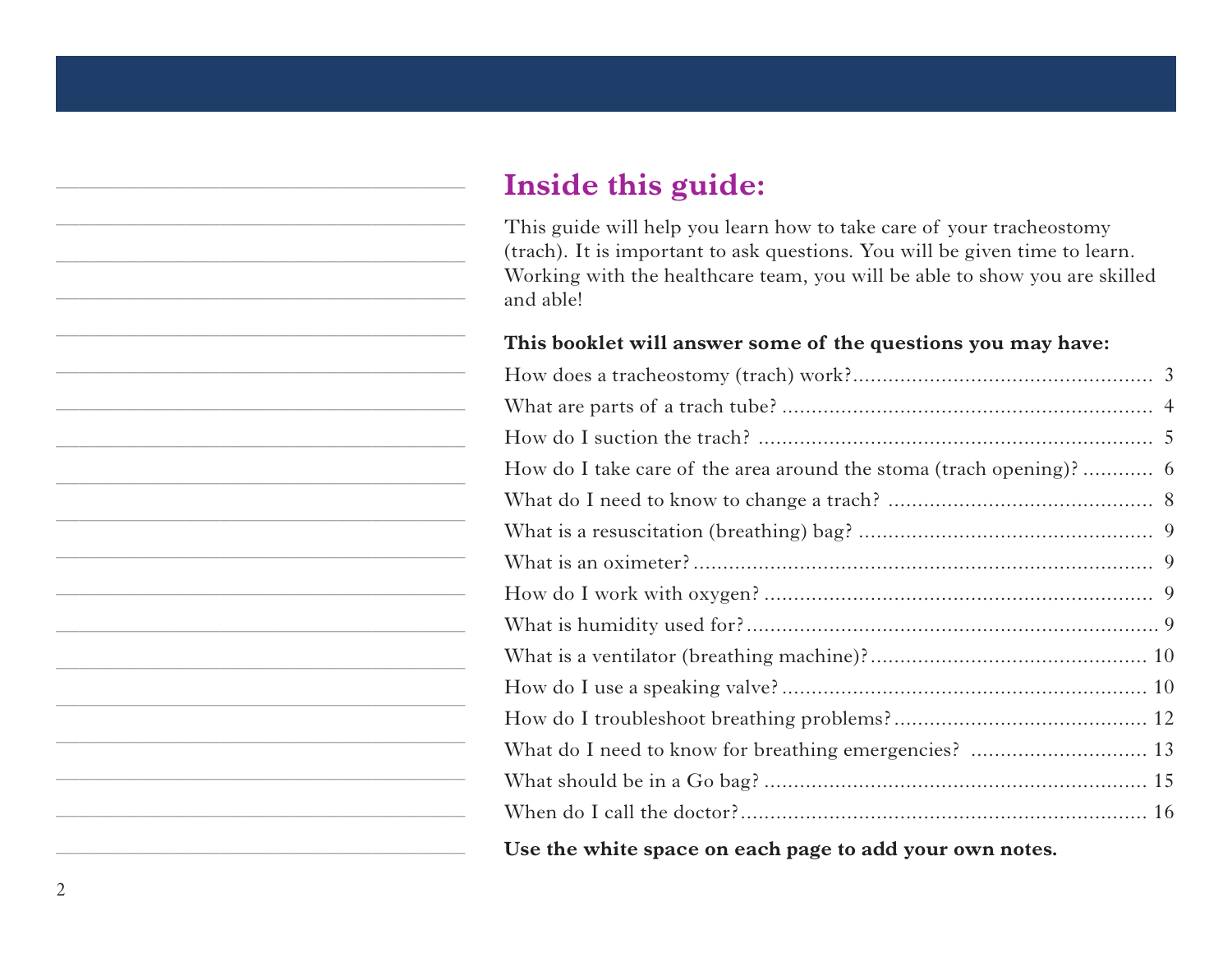## **How does a tracheostomy (trach) work?**

#### What is a tracheostomy?

A tracheostomy is an opening created for air to flow into the lungs. Reasons to have a trach can include:

- Use of a long-term ventilator (machine to help with breathing)
	- Blocked airway because of an accident, paralysis, surgery, or other problem
	- $\bullet$  Frequent need to suction (clear the airway)  $\frac{1}{2}$  because  $\frac{1}{2}$  because  $\frac{1}{2}$  because  $\frac{1}{2}$
	- Blockage of airway during sleep, known executive of an may daring sleep, mis w<br>as sleep apnea paralysis, surface  $p$  or other problems  $p$  or  $p$  $\mathbf{B}$



Copyright © 2018 The StayWell Company, LLC

A tracheostomy creates a shorter path to the lungs by an opening in the neck into the windpipe (trachea).

\_\_\_\_\_\_\_\_\_\_\_\_\_\_\_\_\_\_\_\_\_\_\_\_\_\_\_\_\_\_\_\_\_\_\_

\_\_\_\_\_\_\_\_\_\_\_\_\_\_\_\_\_\_\_\_\_\_\_\_\_\_\_\_\_\_\_\_\_\_\_

\_\_\_\_\_\_\_\_\_\_\_\_\_\_\_\_\_\_\_\_\_\_\_\_\_\_\_\_\_\_\_\_\_\_\_

\_\_\_\_\_\_\_\_\_\_\_\_\_\_\_\_\_\_\_\_\_\_\_\_\_\_\_\_\_\_\_\_\_\_\_

\_\_\_\_\_\_\_\_\_\_\_\_\_\_\_\_\_\_\_\_\_\_\_\_\_\_\_\_\_\_\_\_\_\_\_

\_\_\_\_\_\_\_\_\_\_\_\_\_\_\_\_\_\_\_\_\_\_\_\_\_\_\_\_\_\_\_\_\_\_\_

\_\_\_\_\_\_\_\_\_\_\_\_\_\_\_\_\_\_\_\_\_\_\_\_\_\_\_\_\_\_\_\_\_\_\_

\_\_\_\_\_\_\_\_\_\_\_\_\_\_\_\_\_\_\_\_\_\_\_\_\_\_\_\_\_\_\_\_\_\_\_

\_\_\_\_\_\_\_\_\_\_\_\_\_\_\_\_\_\_\_\_\_\_\_\_\_\_\_\_\_\_\_\_\_\_\_

\_\_\_\_\_\_\_\_\_\_\_\_\_\_\_\_\_\_\_\_\_\_\_\_\_\_\_\_\_\_\_\_\_\_\_

\_\_\_\_\_\_\_\_\_\_\_\_\_\_\_\_\_\_\_\_\_\_\_\_\_\_\_\_\_\_\_\_\_\_\_

\_\_\_\_\_\_\_\_\_\_\_\_\_\_\_\_\_\_\_\_\_\_\_\_\_\_\_\_\_\_\_\_\_\_\_

\_\_\_\_\_\_\_\_\_\_\_\_\_\_\_\_\_\_\_\_\_\_\_\_\_\_\_\_\_\_\_\_\_\_\_

\_\_\_\_\_\_\_\_\_\_\_\_\_\_\_\_\_\_\_\_\_\_\_\_\_\_\_\_\_\_\_\_\_\_\_

\_\_\_\_\_\_\_\_\_\_\_\_\_\_\_\_\_\_\_\_\_\_\_\_\_\_\_\_\_\_\_\_\_\_\_

\_\_\_\_\_\_\_\_\_\_\_\_\_\_\_\_\_\_\_\_\_\_\_\_\_\_\_\_\_\_\_\_\_\_\_

\_\_\_\_\_\_\_\_\_\_\_\_\_\_\_\_\_\_\_\_\_\_\_\_\_\_\_\_\_\_\_\_\_\_\_

\_\_\_\_\_\_\_\_\_\_\_\_\_\_\_\_\_\_\_\_\_\_\_\_\_\_\_\_\_\_\_\_\_\_\_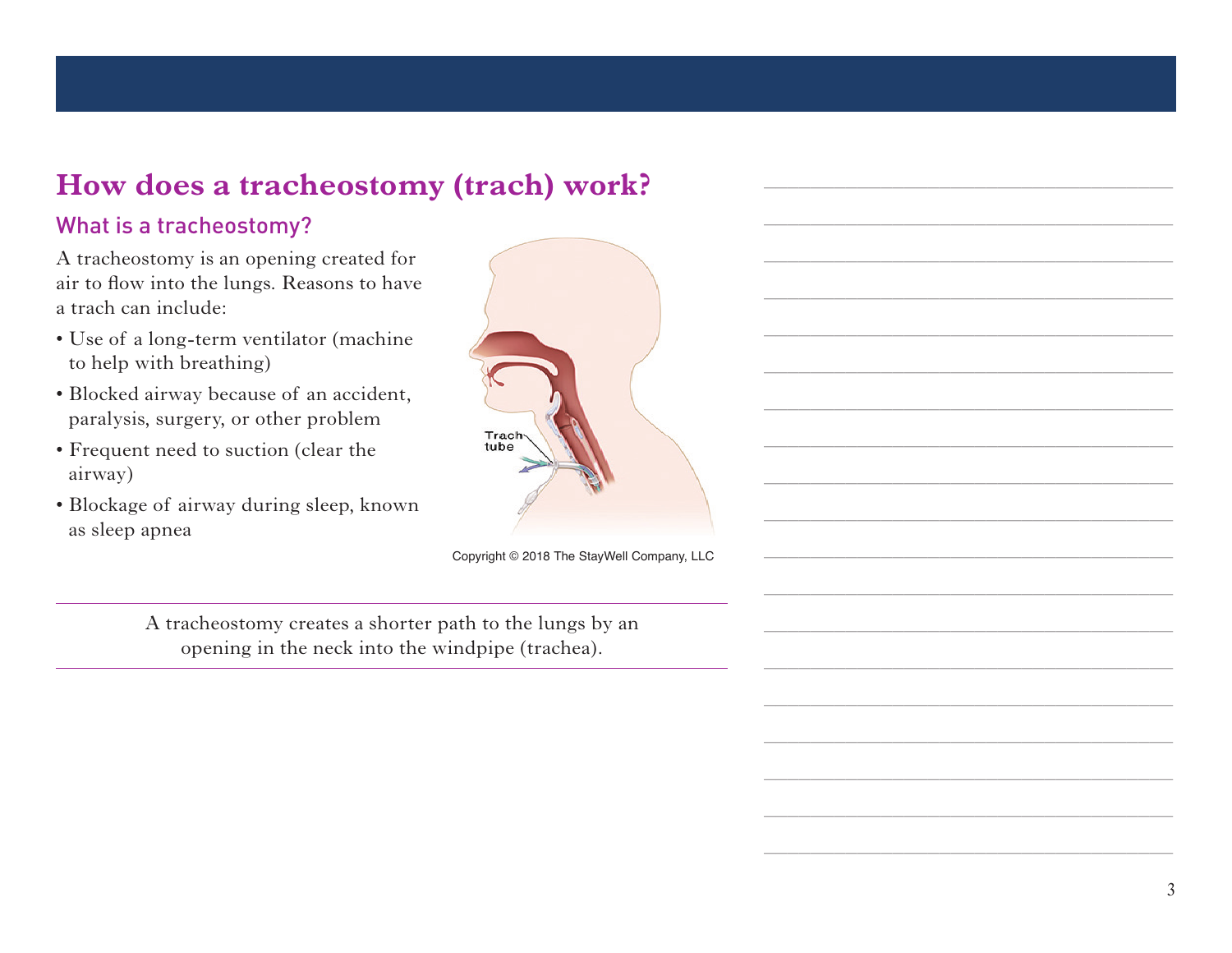#### **What are parts of a trach tube?** What are parts of a

- Trachs may be made up of 3 parts:
- Inner cannula (tube)  $\Gamma$  and  $\Gamma$  are made up of  $\Gamma$ 
	- o This part may be replaced or removed for cleaning.
		- o You may be told how to clean it or if it should be discarded.
		- o You will be told if you should change it and how often:\_\_\_\_\_\_\_\_\_\_\_\_\_\_\_\_\_\_\_\_\_\_\_\_\_\_\_\_\_\_\_\_\_\_\_\_\_\_\_\_\_\_\_. o You will be told if you should change it and how

\_\_\_\_\_\_\_\_\_\_\_\_\_\_\_\_\_\_\_\_\_\_\_\_\_\_\_\_\_\_\_\_\_\_\_

\_\_\_\_\_\_\_\_\_\_\_\_\_\_\_\_\_\_\_\_\_\_\_\_\_\_\_\_\_\_\_\_\_\_\_

\_\_\_\_\_\_\_\_\_\_\_\_\_\_\_\_\_\_\_\_\_\_\_\_\_\_\_\_\_\_\_\_\_\_\_

\_\_\_\_\_\_\_\_\_\_\_\_\_\_\_\_\_\_\_\_\_\_\_\_\_\_\_\_\_\_\_\_\_\_\_

\_\_\_\_\_\_\_\_\_\_\_\_\_\_\_\_\_\_\_\_\_\_\_\_\_\_\_\_\_\_\_\_\_\_\_

\_\_\_\_\_\_\_\_\_\_\_\_\_\_\_\_\_\_\_\_\_\_\_\_\_\_\_\_\_\_\_\_\_\_\_

\_\_\_\_\_\_\_\_\_\_\_\_\_\_\_\_\_\_\_\_\_\_\_\_\_\_\_\_\_\_\_\_\_\_\_

\_\_\_\_\_\_\_\_\_\_\_\_\_\_\_\_\_\_\_\_\_\_\_\_\_\_\_\_\_\_\_\_\_\_\_

\_\_\_\_\_\_\_\_\_\_\_\_\_\_\_\_\_\_\_\_\_\_\_\_\_\_\_\_\_\_\_\_\_\_\_

\_\_\_\_\_\_\_\_\_\_\_\_\_\_\_\_\_\_\_\_\_\_\_\_\_\_\_\_\_\_\_\_\_\_\_

\_\_\_\_\_\_\_\_\_\_\_\_\_\_\_\_\_\_\_\_\_\_\_\_\_\_\_\_\_\_\_\_\_\_\_

\_\_\_\_\_\_\_\_\_\_\_\_\_\_\_\_\_\_\_\_\_\_\_\_\_\_\_\_\_\_\_\_\_\_\_

\_\_\_\_\_\_\_\_\_\_\_\_\_\_\_\_\_\_\_\_\_\_\_\_\_\_\_\_\_\_\_\_\_\_\_

\_\_\_\_\_\_\_\_\_\_\_\_\_\_\_\_\_\_\_\_\_\_\_\_\_\_\_\_\_\_\_\_\_\_\_

\_\_\_\_\_\_\_\_\_\_\_\_\_\_\_\_\_\_\_\_\_\_\_\_\_\_\_\_\_\_\_\_\_\_\_

\_\_\_\_\_\_\_\_\_\_\_\_\_\_\_\_\_\_\_\_\_\_\_\_\_\_\_\_\_\_\_\_\_\_\_

\_\_\_\_\_\_\_\_\_\_\_\_\_\_\_\_\_\_\_\_\_\_\_\_\_\_\_\_\_\_\_\_\_\_\_

\_\_\_\_\_\_\_\_\_\_\_\_\_\_\_\_\_\_\_\_\_\_\_\_\_\_\_\_\_\_\_\_\_\_\_

\_\_\_\_\_\_\_\_\_\_\_\_\_\_\_\_\_\_\_\_\_\_\_\_\_\_\_\_\_\_\_\_\_\_\_

#### • Outer cannula

- o This should not be removed.  $\sigma$  1 ms should
	- o A cuff on the outside is inflated to block air around the tube. Air or sterile water an around the tube. An or sterne water<br>may be added to the small tube called a pilot balloon. cuit on the outside is inflated !<br>. be added to the sinan thoe can  $\frac{1}{2}$  is a dedicated to the added to the added to the added to the added to the added to the added to the added to the added to the added to the added to the added to the added to the added to the added to the added t
	- o You will be told how much air or sterile water to fill the pilot tube. will be told flow find a pilot steep. ater to the the procedure.

• Obturator

o Helps with placing the trach. Keep this nearby in case the trach tube comes out.





Copyright © 2018 The StayWell Company, LLC. Copyright © 2018 The StayWell Company, LLC

Use the notes section to write down the type and size of trach and any other helpful care facts you want to remember such as name, size, (cuffed or non-cuffed), (water or air-filled), (fenestrated or non-fenestrated).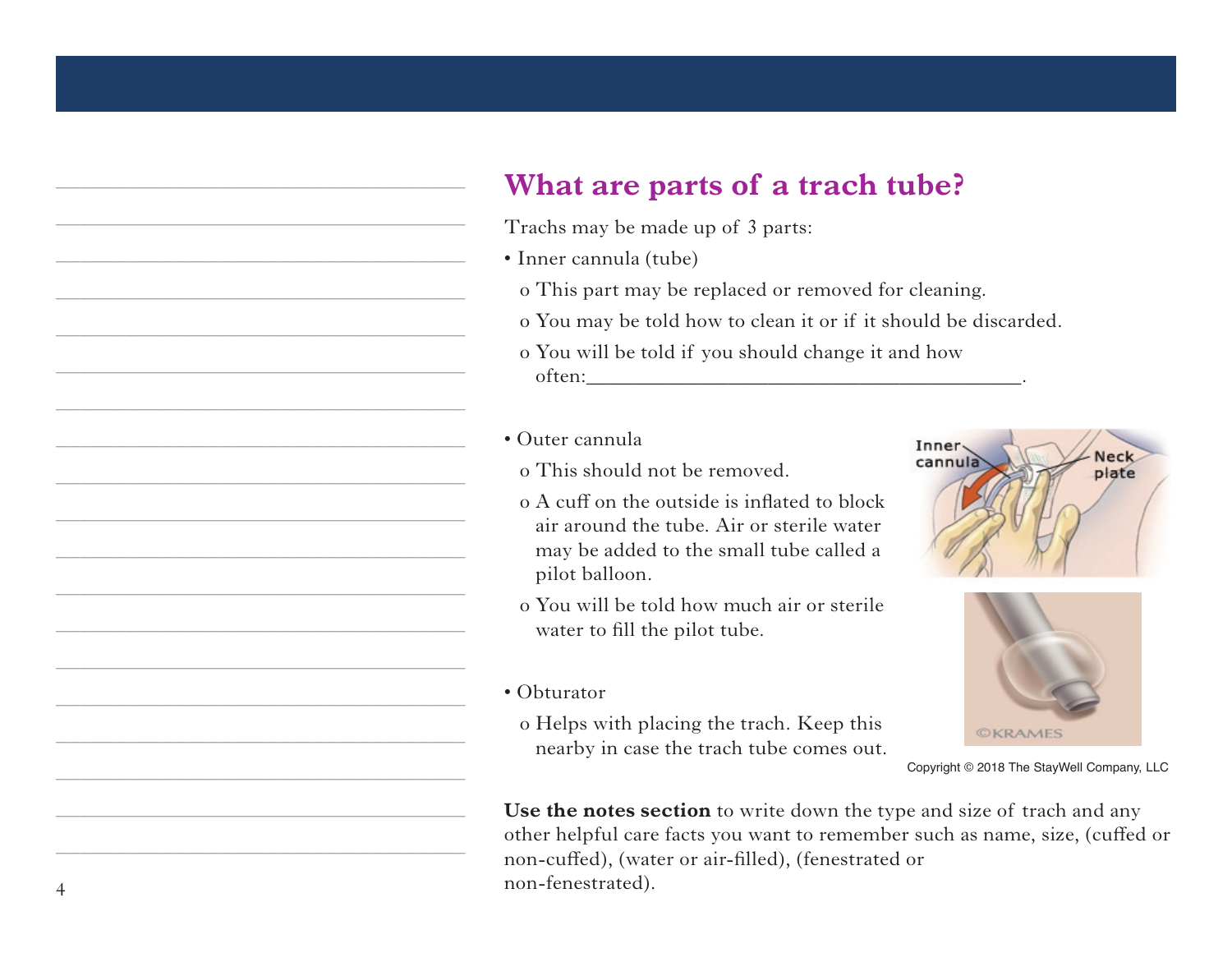## **How do I suction the trach?**

It is not always possible to cough out secretions from a trach. In the hospital, suctioning is done by staff using a sterile technique. When you learn, and suctioning is done by staff using a sterile technique. When you let How do I suestity and the set of the set of the set of the set of the set of the set of the Suction machine Suction catheter an Suction catheter an Suction connecting Saline drops, if nee Steps you will use 1. Wash your ha where you are at home, you will use a clean

## Supplies you will need include: **Supplies you will need include:**

- Suction machine
- Suction catheter and packaged gloves • Suction catheter and packaged gloves
- Suction connecting tubing • Suction connecting tubing
- Saline drops, if needed Saline drops, if needed

#### Steps you will use for suctioning: **Steps you will use for suctioning:**

- 1. Wash your hands and apply gloves 1. Wash your hands and apply gloves
- 2. Connect suction catheter to suction tubing and tuck under arm 2. Connect suction catheter to suction (be careful to not let the catheter slip out)
- 3. Advance suction catheter (without applying suction) into trach till patient 3. Advance suction catheter (without applying suction) into trach till patient starts coughing. Maximum length of catheter advancement 20 cm. starts coughing. Maximum length of catheter advancement 20 cm .
- 4. Apply suction and rotate catheter slowly while withdrawing catheter 4. Apply suction and rotate catheter slowly while withdrawing catheter (approx. 15-20 seconds) completely (approx. 15 -20 seconds) completely  $_{\rm approx.}$  is 20 second, completely
- 5. Apply oxygen to allow breathing to recover
- 6. Repeat above until clear
	- a. If secretions are thick, use saline drops
- 7. Apply oxygen source and ensure comfort pply oxygen source and ensure connoit
- 8. Rinse suction catheter with sterile water
- 9. Place suction catheter in clean package at bedside
- 10. Rinse connecting tubing
- 



Copyright © 2018 The StayWell Company, LLC Copyright © 2018 The StayWell Company, LLC \_\_\_\_\_\_\_\_\_\_\_\_\_\_\_\_\_\_\_\_\_\_\_\_\_\_\_\_\_\_\_\_\_\_\_

\_\_\_\_\_\_\_\_\_\_\_\_\_\_\_\_\_\_\_\_\_\_\_\_\_\_\_\_\_\_\_\_\_\_\_

\_\_\_\_\_\_\_\_\_\_\_\_\_\_\_\_\_\_\_\_\_\_\_\_\_\_\_\_\_\_\_\_\_\_\_

\_\_\_\_\_\_\_\_\_\_\_\_\_\_\_\_\_\_\_\_\_\_\_\_\_\_\_\_\_\_\_\_\_\_\_

\_\_\_\_\_\_\_\_\_\_\_\_\_\_\_\_\_\_\_\_\_\_\_\_\_\_\_\_\_\_\_\_\_\_\_

\_\_\_\_\_\_\_\_\_\_\_\_\_\_\_\_\_\_\_\_\_\_\_\_\_\_\_\_\_\_\_\_\_\_\_

\_\_\_\_\_\_\_\_\_\_\_\_\_\_\_\_\_\_\_\_\_\_\_\_\_\_\_\_\_\_\_\_\_\_\_

\_\_\_\_\_\_\_\_\_\_\_\_\_\_\_\_\_\_\_\_\_\_\_\_\_\_\_\_\_\_\_\_\_\_\_

\_\_\_\_\_\_\_\_\_\_\_\_\_\_\_\_\_\_\_\_\_\_\_\_\_\_\_\_\_\_\_\_\_\_\_

\_\_\_\_\_\_\_\_\_\_\_\_\_\_\_\_\_\_\_\_\_\_\_\_\_\_\_\_\_\_\_\_\_\_\_

\_\_\_\_\_\_\_\_\_\_\_\_\_\_\_\_\_\_\_\_\_\_\_\_\_\_\_\_\_\_\_\_\_\_\_

\_\_\_\_\_\_\_\_\_\_\_\_\_\_\_\_\_\_\_\_\_\_\_\_\_\_\_\_\_\_\_\_\_\_\_

\_\_\_\_\_\_\_\_\_\_\_\_\_\_\_\_\_\_\_\_\_\_\_\_\_\_\_\_\_\_\_\_\_\_\_

\_\_\_\_\_\_\_\_\_\_\_\_\_\_\_\_\_\_\_\_\_\_\_\_\_\_\_\_\_\_\_\_\_\_\_

\_\_\_\_\_\_\_\_\_\_\_\_\_\_\_\_\_\_\_\_\_\_\_\_\_\_\_\_\_\_\_\_\_\_\_

\_\_\_\_\_\_\_\_\_\_\_\_\_\_\_\_\_\_\_\_\_\_\_\_\_\_\_\_\_\_\_\_\_\_\_

\_\_\_\_\_\_\_\_\_\_\_\_\_\_\_\_\_\_\_\_\_\_\_\_\_\_\_\_\_\_\_\_\_\_\_

\_\_\_\_\_\_\_\_\_\_\_\_\_\_\_\_\_\_\_\_\_\_\_\_\_\_\_\_\_\_\_\_\_\_\_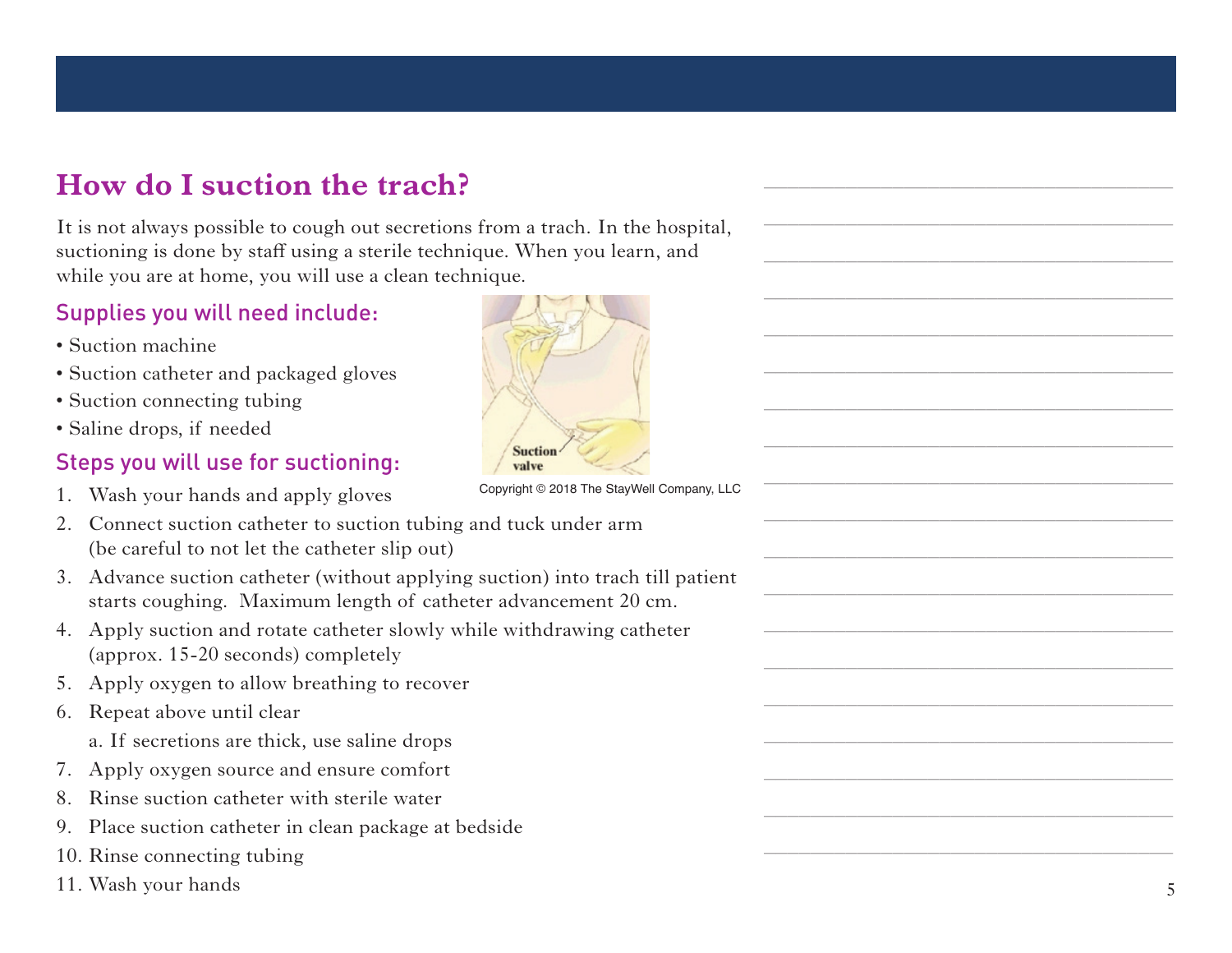# How do I take care of the area around the **stoma (trach opening)? opening)?**

Keep skin clean and dry. Do skin cares every 12 hours and as needed. Trach Keep skin clean and dry. Do skin cares every 12 hours and as needed. Trach ties hold the tube in place. Ties should not be too tight or too loose. ties hold the tube in place. Ties should not be too tight or too loose.



Copyright © 2018 The StayWell Company, LLC

#### Trach care supplies needed:

- $\bullet$  Sterile cotton-tipped applicators
- Sterile water, gloves
- Normal saline vials (pink jets or bullets) • Sterile cotton-tipped applicators
- Hydrogen peroxide, if applicable  $\frac{1}{2}$ vurogen peroxiue, ir applicable
- Suction equipment
- Trach ties
- Medicine cup or small container
- Trach dressing, if applicable
- Skin barrier, if applicable

\_\_\_\_\_\_\_\_\_\_\_\_\_\_\_\_\_\_\_\_\_\_\_\_\_\_\_\_\_\_\_\_\_\_\_

\_\_\_\_\_\_\_\_\_\_\_\_\_\_\_\_\_\_\_\_\_\_\_\_\_\_\_\_\_\_\_\_\_\_\_

\_\_\_\_\_\_\_\_\_\_\_\_\_\_\_\_\_\_\_\_\_\_\_\_\_\_\_\_\_\_\_\_\_\_\_

\_\_\_\_\_\_\_\_\_\_\_\_\_\_\_\_\_\_\_\_\_\_\_\_\_\_\_\_\_\_\_\_\_\_\_

\_\_\_\_\_\_\_\_\_\_\_\_\_\_\_\_\_\_\_\_\_\_\_\_\_\_\_\_\_\_\_\_\_\_\_

\_\_\_\_\_\_\_\_\_\_\_\_\_\_\_\_\_\_\_\_\_\_\_\_\_\_\_\_\_\_\_\_\_\_\_

\_\_\_\_\_\_\_\_\_\_\_\_\_\_\_\_\_\_\_\_\_\_\_\_\_\_\_\_\_\_\_\_\_\_\_

\_\_\_\_\_\_\_\_\_\_\_\_\_\_\_\_\_\_\_\_\_\_\_\_\_\_\_\_\_\_\_\_\_\_\_

\_\_\_\_\_\_\_\_\_\_\_\_\_\_\_\_\_\_\_\_\_\_\_\_\_\_\_\_\_\_\_\_\_\_\_

\_\_\_\_\_\_\_\_\_\_\_\_\_\_\_\_\_\_\_\_\_\_\_\_\_\_\_\_\_\_\_\_\_\_\_

\_\_\_\_\_\_\_\_\_\_\_\_\_\_\_\_\_\_\_\_\_\_\_\_\_\_\_\_\_\_\_\_\_\_\_

\_\_\_\_\_\_\_\_\_\_\_\_\_\_\_\_\_\_\_\_\_\_\_\_\_\_\_\_\_\_\_\_\_\_\_

\_\_\_\_\_\_\_\_\_\_\_\_\_\_\_\_\_\_\_\_\_\_\_\_\_\_\_\_\_\_\_\_\_\_\_

\_\_\_\_\_\_\_\_\_\_\_\_\_\_\_\_\_\_\_\_\_\_\_\_\_\_\_\_\_\_\_\_\_\_\_

\_\_\_\_\_\_\_\_\_\_\_\_\_\_\_\_\_\_\_\_\_\_\_\_\_\_\_\_\_\_\_\_\_\_\_

\_\_\_\_\_\_\_\_\_\_\_\_\_\_\_\_\_\_\_\_\_\_\_\_\_\_\_\_\_\_\_\_\_\_\_

\_\_\_\_\_\_\_\_\_\_\_\_\_\_\_\_\_\_\_\_\_\_\_\_\_\_\_\_\_\_\_\_\_\_\_

\_\_\_\_\_\_\_\_\_\_\_\_\_\_\_\_\_\_\_\_\_\_\_\_\_\_\_\_\_\_\_\_\_\_\_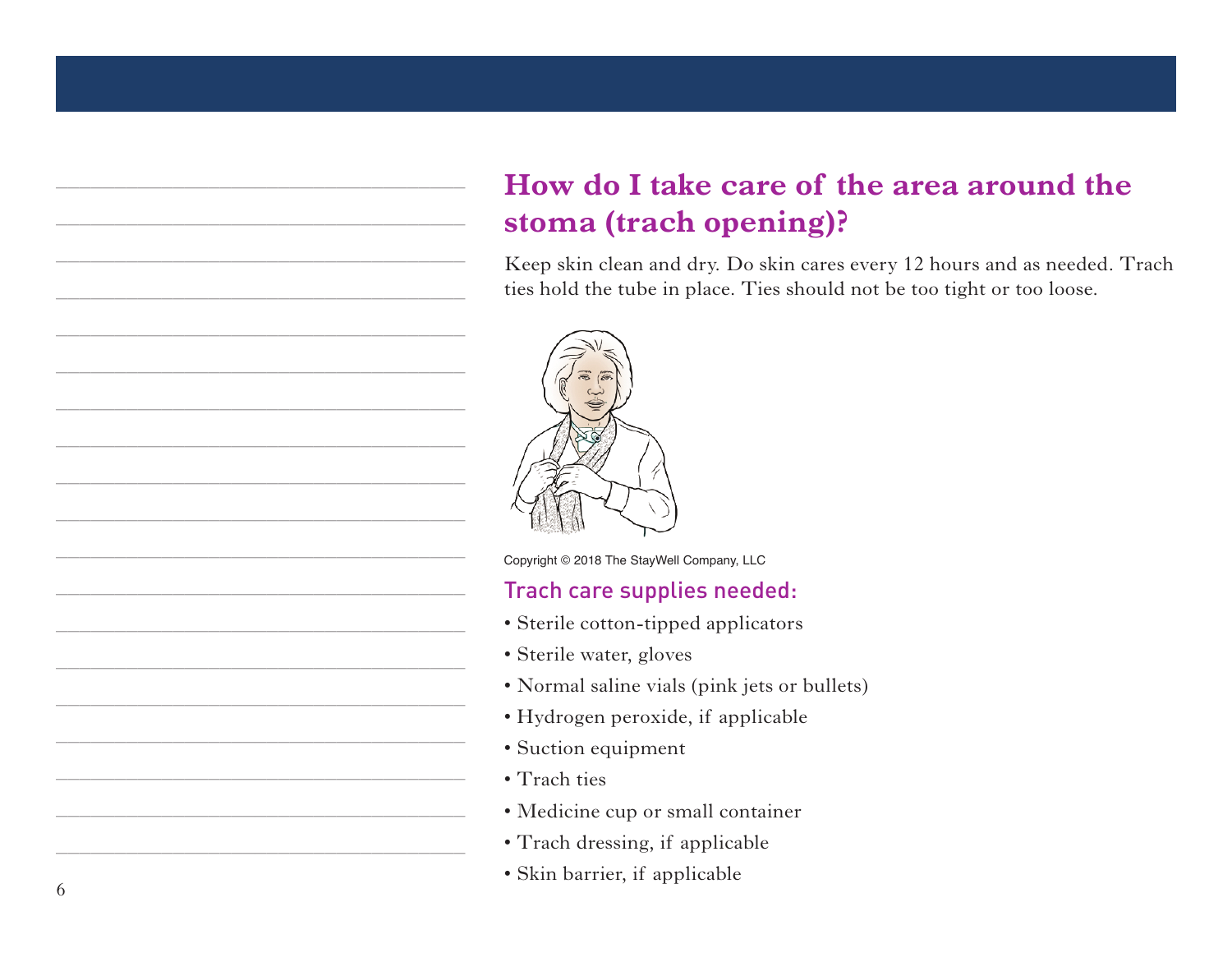#### Cleaning around the trach:

- 1. Wash hands and apply gloves.
- 2. Suction trach if needed.
- 3. Fill medicine cup or container with sterile water (if peroxide used, use a half water and half peroxide mix).
- 4. Place sterile, cotton-tipped applicators in sterile water.
- 5. Clean trach plate with moistened cotton-tipped applicators.
- 6. Clean skin under the trach plate with moistened cotton-tipped applicators. Be careful when cleaning under trach by using cottontipped applicators by rolling between your fingers. Always move away from the trach opening.
- 7. Dry the area with sterile cotton-tipped applicators or 4X4 sponge.
- 8. Use a skin barrier if there is redness or open areas.

#### Changing Trach Ties:

Trach ties should be changed as needed if wet or soiled.

- Take off trach tie only 1 side at a time.
- Secure trach tube by holding lightly with your finger. Be careful not to plug the trach.
- Re-attach clean trach tie.
- Move to the other side and repeat.

\_\_\_\_\_\_\_\_\_\_\_\_\_\_\_\_\_\_\_\_\_\_\_\_\_\_\_\_\_\_\_\_\_\_\_

\_\_\_\_\_\_\_\_\_\_\_\_\_\_\_\_\_\_\_\_\_\_\_\_\_\_\_\_\_\_\_\_\_\_\_

\_\_\_\_\_\_\_\_\_\_\_\_\_\_\_\_\_\_\_\_\_\_\_\_\_\_\_\_\_\_\_\_\_\_\_

\_\_\_\_\_\_\_\_\_\_\_\_\_\_\_\_\_\_\_\_\_\_\_\_\_\_\_\_\_\_\_\_\_\_\_

\_\_\_\_\_\_\_\_\_\_\_\_\_\_\_\_\_\_\_\_\_\_\_\_\_\_\_\_\_\_\_\_\_\_\_

\_\_\_\_\_\_\_\_\_\_\_\_\_\_\_\_\_\_\_\_\_\_\_\_\_\_\_\_\_\_\_\_\_\_\_

\_\_\_\_\_\_\_\_\_\_\_\_\_\_\_\_\_\_\_\_\_\_\_\_\_\_\_\_\_\_\_\_\_\_\_

\_\_\_\_\_\_\_\_\_\_\_\_\_\_\_\_\_\_\_\_\_\_\_\_\_\_\_\_\_\_\_\_\_\_\_

\_\_\_\_\_\_\_\_\_\_\_\_\_\_\_\_\_\_\_\_\_\_\_\_\_\_\_\_\_\_\_\_\_\_\_

\_\_\_\_\_\_\_\_\_\_\_\_\_\_\_\_\_\_\_\_\_\_\_\_\_\_\_\_\_\_\_\_\_\_\_

\_\_\_\_\_\_\_\_\_\_\_\_\_\_\_\_\_\_\_\_\_\_\_\_\_\_\_\_\_\_\_\_\_\_\_

\_\_\_\_\_\_\_\_\_\_\_\_\_\_\_\_\_\_\_\_\_\_\_\_\_\_\_\_\_\_\_\_\_\_\_

\_\_\_\_\_\_\_\_\_\_\_\_\_\_\_\_\_\_\_\_\_\_\_\_\_\_\_\_\_\_\_\_\_\_\_

\_\_\_\_\_\_\_\_\_\_\_\_\_\_\_\_\_\_\_\_\_\_\_\_\_\_\_\_\_\_\_\_\_\_\_

\_\_\_\_\_\_\_\_\_\_\_\_\_\_\_\_\_\_\_\_\_\_\_\_\_\_\_\_\_\_\_\_\_\_\_

\_\_\_\_\_\_\_\_\_\_\_\_\_\_\_\_\_\_\_\_\_\_\_\_\_\_\_\_\_\_\_\_\_\_\_

\_\_\_\_\_\_\_\_\_\_\_\_\_\_\_\_\_\_\_\_\_\_\_\_\_\_\_\_\_\_\_\_\_\_\_

\_\_\_\_\_\_\_\_\_\_\_\_\_\_\_\_\_\_\_\_\_\_\_\_\_\_\_\_\_\_\_\_\_\_\_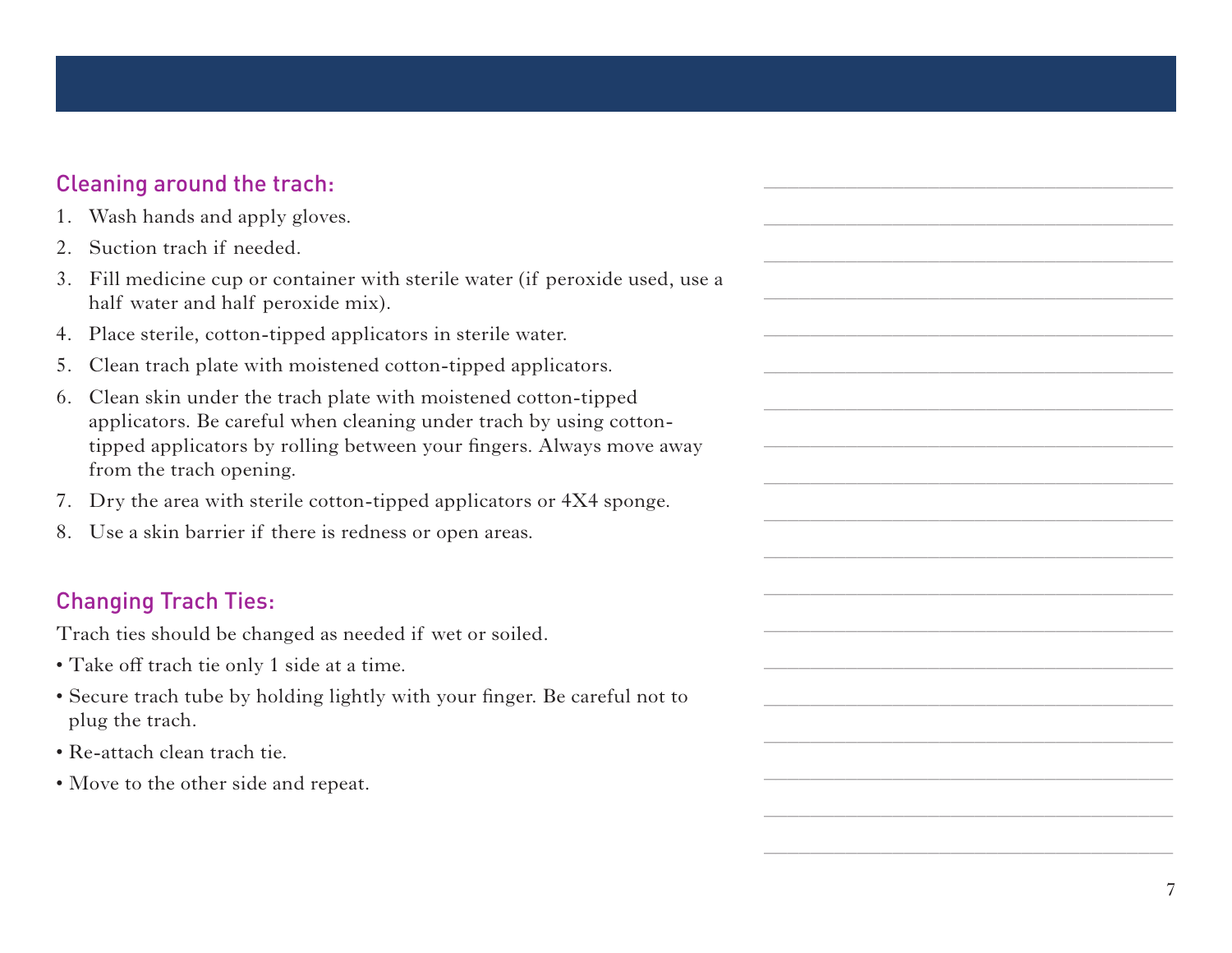## **What do I need to know to change a trach?**

The trach tube is changed for cleaning or if there are problems breathing. Change the trach at least 1 time every 3 months **if you have been taught to do so.** Depending on your care provider's advice, it may be changed more often. If you have not had enough training or you are not comfortable changing the trach, please go to your health care provider for trach changes.

Have all emergency supplies (including resuscitation bag and mask), obturator, syringe, new trach and a smaller trach ready. It is a good idea to have a second person available whenever you change the trach.

Try to change the trach tube in a quiet place where you will not be disturbed. Do the trach change with one of your support persons. Wash your hands. Apply gloves if used.

- 1. Have supplies, emergency equipment, and helper ready.
- 2. Check new trach by making sure cuff inflates properly if a cuffed trach is used.
- 3. Suction if needed. Allow to recover.
- 4. Remove trach dressing.
- 5. Check the skin around the stoma for any redness, swelling, cuts, or bruises.
- 6. Prepare new trach by putting trach ties on 1 side. If you have an inner cannula, remove inner cannula and place obturator.
- 7. Remove tie on 1 side and hold in place.
- 8. Deflate cuff (if there is a cuff) by removing air or sterile water with syringe.
- 9. Remove old trach tube.
- 10. Put in new trach tube. Remove obturator if present. If there is an inner cannula, place it at this time. If you have a cuff, re-inflate cuff with sterile water or air if advised. Secure trach.

\_\_\_\_\_\_\_\_\_\_\_\_\_\_\_\_\_\_\_\_\_\_\_\_\_\_\_\_\_\_\_\_\_\_\_

\_\_\_\_\_\_\_\_\_\_\_\_\_\_\_\_\_\_\_\_\_\_\_\_\_\_\_\_\_\_\_\_\_\_\_

\_\_\_\_\_\_\_\_\_\_\_\_\_\_\_\_\_\_\_\_\_\_\_\_\_\_\_\_\_\_\_\_\_\_\_

\_\_\_\_\_\_\_\_\_\_\_\_\_\_\_\_\_\_\_\_\_\_\_\_\_\_\_\_\_\_\_\_\_\_\_

\_\_\_\_\_\_\_\_\_\_\_\_\_\_\_\_\_\_\_\_\_\_\_\_\_\_\_\_\_\_\_\_\_\_\_

\_\_\_\_\_\_\_\_\_\_\_\_\_\_\_\_\_\_\_\_\_\_\_\_\_\_\_\_\_\_\_\_\_\_\_

\_\_\_\_\_\_\_\_\_\_\_\_\_\_\_\_\_\_\_\_\_\_\_\_\_\_\_\_\_\_\_\_\_\_\_

\_\_\_\_\_\_\_\_\_\_\_\_\_\_\_\_\_\_\_\_\_\_\_\_\_\_\_\_\_\_\_\_\_\_\_

\_\_\_\_\_\_\_\_\_\_\_\_\_\_\_\_\_\_\_\_\_\_\_\_\_\_\_\_\_\_\_\_\_\_\_

\_\_\_\_\_\_\_\_\_\_\_\_\_\_\_\_\_\_\_\_\_\_\_\_\_\_\_\_\_\_\_\_\_\_\_

\_\_\_\_\_\_\_\_\_\_\_\_\_\_\_\_\_\_\_\_\_\_\_\_\_\_\_\_\_\_\_\_\_\_\_

\_\_\_\_\_\_\_\_\_\_\_\_\_\_\_\_\_\_\_\_\_\_\_\_\_\_\_\_\_\_\_\_\_\_\_

\_\_\_\_\_\_\_\_\_\_\_\_\_\_\_\_\_\_\_\_\_\_\_\_\_\_\_\_\_\_\_\_\_\_\_

\_\_\_\_\_\_\_\_\_\_\_\_\_\_\_\_\_\_\_\_\_\_\_\_\_\_\_\_\_\_\_\_\_\_\_

\_\_\_\_\_\_\_\_\_\_\_\_\_\_\_\_\_\_\_\_\_\_\_\_\_\_\_\_\_\_\_\_\_\_\_

\_\_\_\_\_\_\_\_\_\_\_\_\_\_\_\_\_\_\_\_\_\_\_\_\_\_\_\_\_\_\_\_\_\_\_

\_\_\_\_\_\_\_\_\_\_\_\_\_\_\_\_\_\_\_\_\_\_\_\_\_\_\_\_\_\_\_\_\_\_\_

\_\_\_\_\_\_\_\_\_\_\_\_\_\_\_\_\_\_\_\_\_\_\_\_\_\_\_\_\_\_\_\_\_\_\_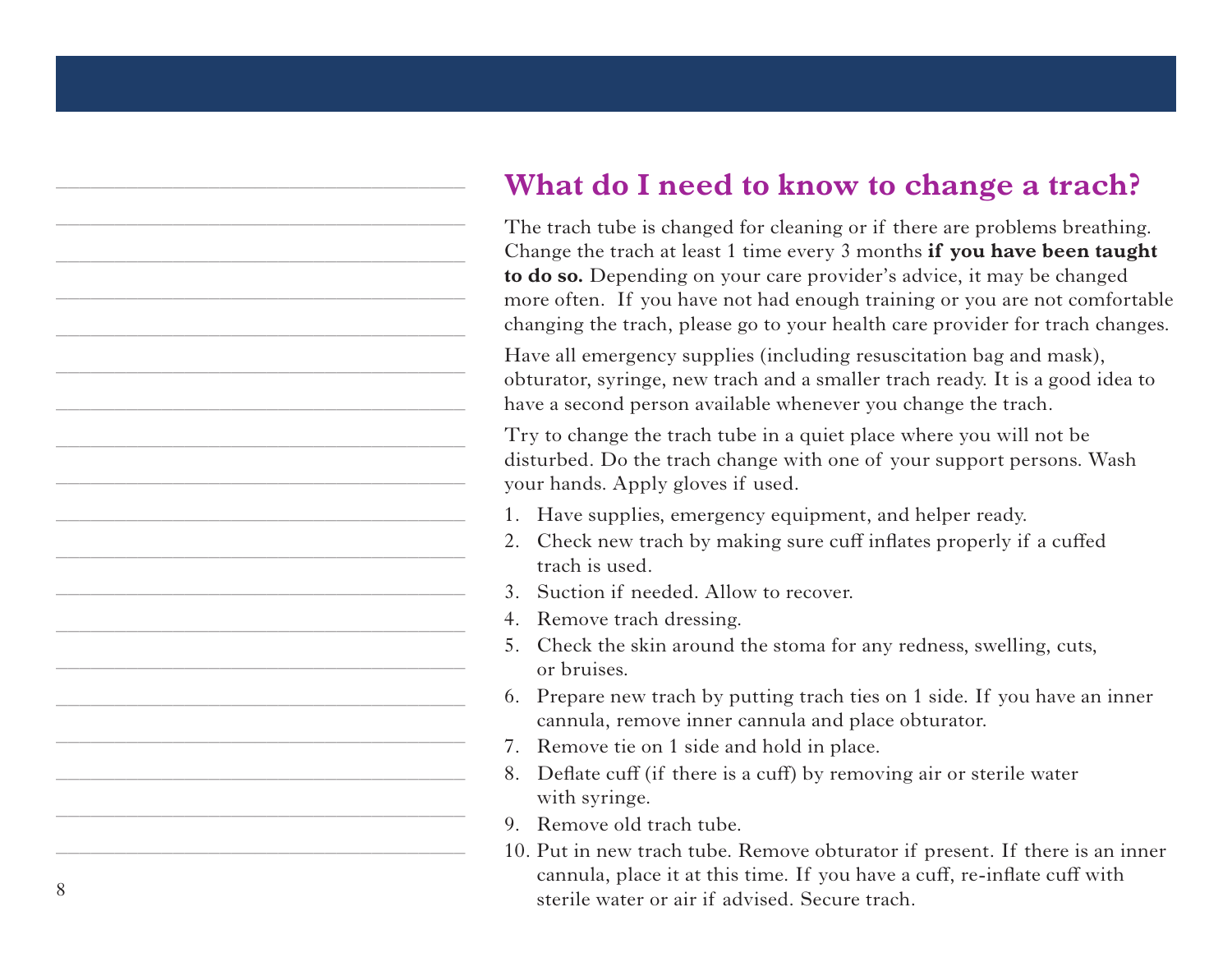#### **What is a resuscitation (breathing) bag?**

A resuscitation bag helps supply oxygen into the lungs. A resuscitation bag is used to assist breathing. A mask is attached when someone does not have a trach or if attempts to clear a trach do not work.

#### **What is an oximeter?**

A device that measures the oxygen level is called an oximeter. This may be connected to a finger. You may notice a red light on the tip. Your healthcare provider will tell you what this number should be.

## **How do I work with oxygen?**

Oxygen is dangerous around sources of fire. **Do not smoke or allow smoking** in your home. Do not have any open flames such as burning candles. Do not cook while wearing your oxygen. Oxygen tanks and concentrators should be handled with caution. Use the prescribed dose of oxygen. Be aware of risk of falls from oxygen tubing.

#### **What is humidity used for?**

The airway must be kept moist at all times. Humidity may be applied to the trach and can be used with or without oxygen. A heat moisture exchanger, called an HME or nose, helps to keep the airway from becoming too dry and protects food or water from entering from the outside into the trach during bathing. Change as needed or as advised by your equipment provider.

\_\_\_\_\_\_\_\_\_\_\_\_\_\_\_\_\_\_\_\_\_\_\_\_\_\_\_\_\_\_\_\_\_\_\_

\_\_\_\_\_\_\_\_\_\_\_\_\_\_\_\_\_\_\_\_\_\_\_\_\_\_\_\_\_\_\_\_\_\_\_

\_\_\_\_\_\_\_\_\_\_\_\_\_\_\_\_\_\_\_\_\_\_\_\_\_\_\_\_\_\_\_\_\_\_\_

\_\_\_\_\_\_\_\_\_\_\_\_\_\_\_\_\_\_\_\_\_\_\_\_\_\_\_\_\_\_\_\_\_\_\_

\_\_\_\_\_\_\_\_\_\_\_\_\_\_\_\_\_\_\_\_\_\_\_\_\_\_\_\_\_\_\_\_\_\_\_

\_\_\_\_\_\_\_\_\_\_\_\_\_\_\_\_\_\_\_\_\_\_\_\_\_\_\_\_\_\_\_\_\_\_\_

\_\_\_\_\_\_\_\_\_\_\_\_\_\_\_\_\_\_\_\_\_\_\_\_\_\_\_\_\_\_\_\_\_\_\_

\_\_\_\_\_\_\_\_\_\_\_\_\_\_\_\_\_\_\_\_\_\_\_\_\_\_\_\_\_\_\_\_\_\_\_

\_\_\_\_\_\_\_\_\_\_\_\_\_\_\_\_\_\_\_\_\_\_\_\_\_\_\_\_\_\_\_\_\_\_\_

\_\_\_\_\_\_\_\_\_\_\_\_\_\_\_\_\_\_\_\_\_\_\_\_\_\_\_\_\_\_\_\_\_\_\_

\_\_\_\_\_\_\_\_\_\_\_\_\_\_\_\_\_\_\_\_\_\_\_\_\_\_\_\_\_\_\_\_\_\_\_

\_\_\_\_\_\_\_\_\_\_\_\_\_\_\_\_\_\_\_\_\_\_\_\_\_\_\_\_\_\_\_\_\_\_\_

\_\_\_\_\_\_\_\_\_\_\_\_\_\_\_\_\_\_\_\_\_\_\_\_\_\_\_\_\_\_\_\_\_\_\_

\_\_\_\_\_\_\_\_\_\_\_\_\_\_\_\_\_\_\_\_\_\_\_\_\_\_\_\_\_\_\_\_\_\_\_

\_\_\_\_\_\_\_\_\_\_\_\_\_\_\_\_\_\_\_\_\_\_\_\_\_\_\_\_\_\_\_\_\_\_\_

\_\_\_\_\_\_\_\_\_\_\_\_\_\_\_\_\_\_\_\_\_\_\_\_\_\_\_\_\_\_\_\_\_\_\_

\_\_\_\_\_\_\_\_\_\_\_\_\_\_\_\_\_\_\_\_\_\_\_\_\_\_\_\_\_\_\_\_\_\_\_

\_\_\_\_\_\_\_\_\_\_\_\_\_\_\_\_\_\_\_\_\_\_\_\_\_\_\_\_\_\_\_\_\_\_\_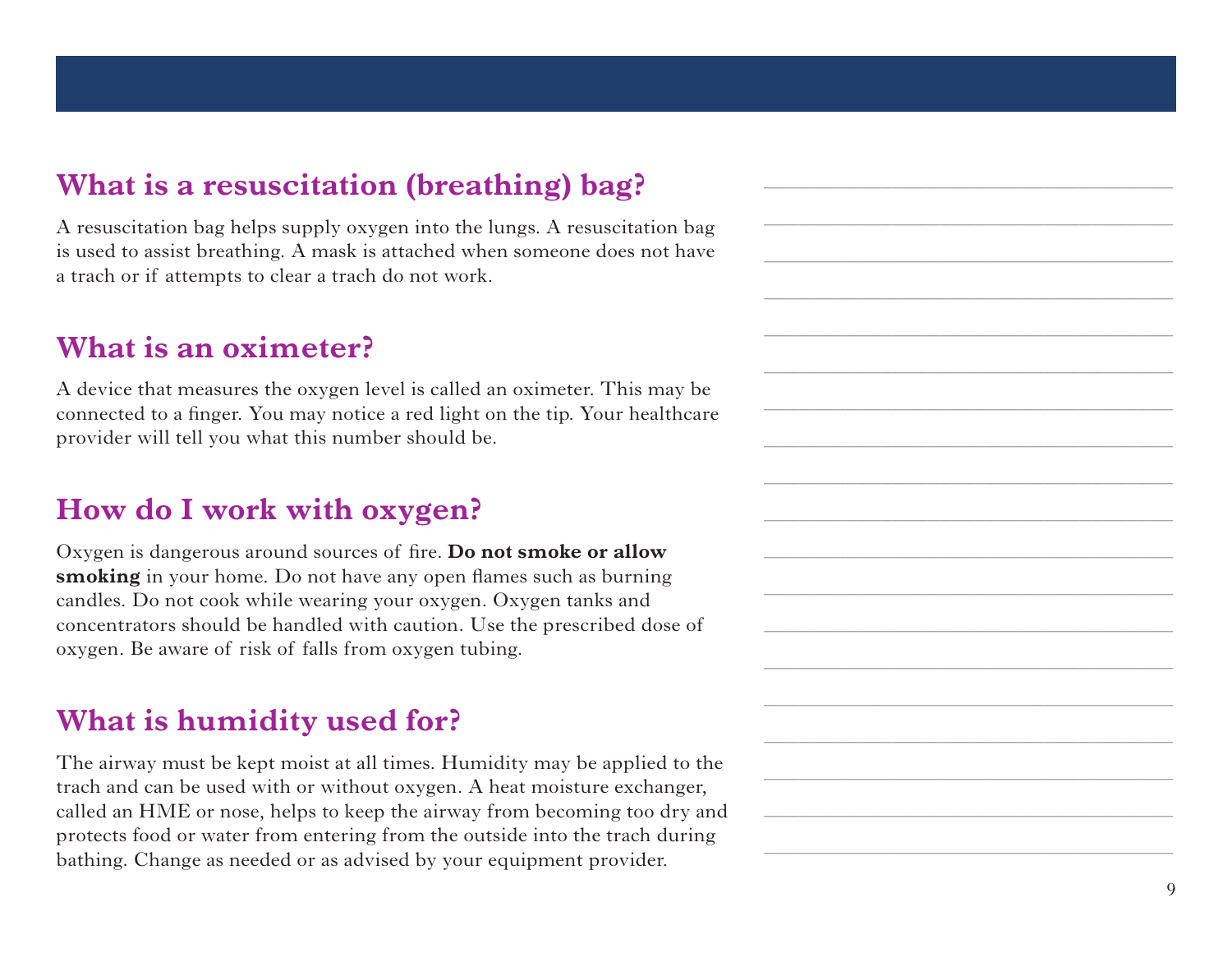# **What is a ventilator (breathing machine)? What is a ventilator (breathing machine)?**

Some people will need a machine to help with breathing. Your healthcare team will help you and your loved ones adjust to it and use it safely. Home ventilators are usually small and portable. Most types can be attached to ventilators are usually small and portable. Most types can be attached to wheelchairs. They can also be set up by the bed for use when sleeping. A ventilator works by pushing air (and extra oxygen, if needed) into the lungs. Ventilators can deliver various types of breaths. Some people may only need it at certain times, such as when sleeping. Some people will need a machine to help with breathing. Your healthcare

#### **How do I use a speaking valve? How do I use a speaking valve?**

With a trach, air does not flow near the vocal cords. Some trachs can be adapted later with a valve to allow for speech. The speaking valve is called Passy-Muir or PMV.



Copyright © 2018 The StayWell Company, LLC

\_\_\_\_\_\_\_\_\_\_\_\_\_\_\_\_\_\_\_\_\_\_\_\_\_\_\_\_\_\_\_\_\_\_\_

\_\_\_\_\_\_\_\_\_\_\_\_\_\_\_\_\_\_\_\_\_\_\_\_\_\_\_\_\_\_\_\_\_\_\_

\_\_\_\_\_\_\_\_\_\_\_\_\_\_\_\_\_\_\_\_\_\_\_\_\_\_\_\_\_\_\_\_\_\_\_

\_\_\_\_\_\_\_\_\_\_\_\_\_\_\_\_\_\_\_\_\_\_\_\_\_\_\_\_\_\_\_\_\_\_\_

\_\_\_\_\_\_\_\_\_\_\_\_\_\_\_\_\_\_\_\_\_\_\_\_\_\_\_\_\_\_\_\_\_\_\_

\_\_\_\_\_\_\_\_\_\_\_\_\_\_\_\_\_\_\_\_\_\_\_\_\_\_\_\_\_\_\_\_\_\_\_

\_\_\_\_\_\_\_\_\_\_\_\_\_\_\_\_\_\_\_\_\_\_\_\_\_\_\_\_\_\_\_\_\_\_\_

\_\_\_\_\_\_\_\_\_\_\_\_\_\_\_\_\_\_\_\_\_\_\_\_\_\_\_\_\_\_\_\_\_\_\_

\_\_\_\_\_\_\_\_\_\_\_\_\_\_\_\_\_\_\_\_\_\_\_\_\_\_\_\_\_\_\_\_\_\_\_

\_\_\_\_\_\_\_\_\_\_\_\_\_\_\_\_\_\_\_\_\_\_\_\_\_\_\_\_\_\_\_\_\_\_\_

\_\_\_\_\_\_\_\_\_\_\_\_\_\_\_\_\_\_\_\_\_\_\_\_\_\_\_\_\_\_\_\_\_\_\_

\_\_\_\_\_\_\_\_\_\_\_\_\_\_\_\_\_\_\_\_\_\_\_\_\_\_\_\_\_\_\_\_\_\_\_

\_\_\_\_\_\_\_\_\_\_\_\_\_\_\_\_\_\_\_\_\_\_\_\_\_\_\_\_\_\_\_\_\_\_\_

\_\_\_\_\_\_\_\_\_\_\_\_\_\_\_\_\_\_\_\_\_\_\_\_\_\_\_\_\_\_\_\_\_\_\_

\_\_\_\_\_\_\_\_\_\_\_\_\_\_\_\_\_\_\_\_\_\_\_\_\_\_\_\_\_\_\_\_\_\_\_

\_\_\_\_\_\_\_\_\_\_\_\_\_\_\_\_\_\_\_\_\_\_\_\_\_\_\_\_\_\_\_\_\_\_\_

\_\_\_\_\_\_\_\_\_\_\_\_\_\_\_\_\_\_\_\_\_\_\_\_\_\_\_\_\_\_\_\_\_\_\_

\_\_\_\_\_\_\_\_\_\_\_\_\_\_\_\_\_\_\_\_\_\_\_\_\_\_\_\_\_\_\_\_\_\_\_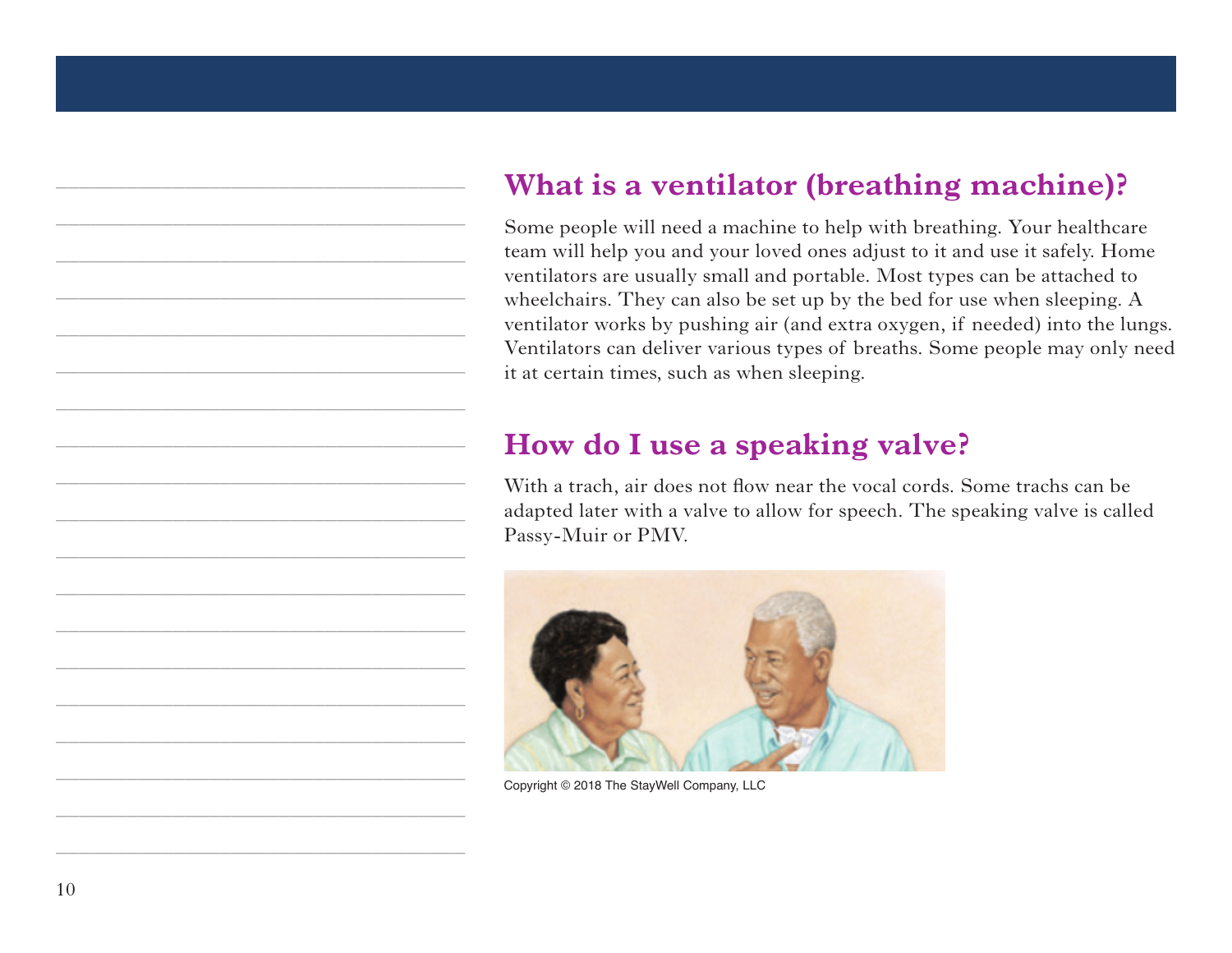#### Important things to know

- **Do Not use the speaking valve with the cuff inflated.** You will not be able to breathe.
- Always remove the speaking valve when doing a nebulizer treatment. The medication will cause the valve to stick.
- When you are finished with the speaking valve, re-inflate cuff if it was inflated before. Return to oxygen or HME (nose) you were using before using speaking valve.

Here are steps to use the valve:

- 1. Suction trach if needed.
- 2. Deflate the cuff on the trach tube if there is one.
- 3. Apply speaking valve to trach.
- 4. Apply humidity or oxygen, if needed.

Clean the valve when finished. Swish the valve in fragrance-free soap and warm (not hot) water. Rinse thoroughly with warm water. Allow the speaking valve to air dry thoroughly before placing it in the storage container.

- **Do not** apply heat to dry the valve.
- **Do not** use hot water, peroxide, bleach, vinegar, alcohol, brushes or cotton tipped applicators to clean the valve.

\_\_\_\_\_\_\_\_\_\_\_\_\_\_\_\_\_\_\_\_\_\_\_\_\_\_\_\_\_\_\_\_\_\_\_

\_\_\_\_\_\_\_\_\_\_\_\_\_\_\_\_\_\_\_\_\_\_\_\_\_\_\_\_\_\_\_\_\_\_\_

\_\_\_\_\_\_\_\_\_\_\_\_\_\_\_\_\_\_\_\_\_\_\_\_\_\_\_\_\_\_\_\_\_\_\_

\_\_\_\_\_\_\_\_\_\_\_\_\_\_\_\_\_\_\_\_\_\_\_\_\_\_\_\_\_\_\_\_\_\_\_

\_\_\_\_\_\_\_\_\_\_\_\_\_\_\_\_\_\_\_\_\_\_\_\_\_\_\_\_\_\_\_\_\_\_\_

\_\_\_\_\_\_\_\_\_\_\_\_\_\_\_\_\_\_\_\_\_\_\_\_\_\_\_\_\_\_\_\_\_\_\_

\_\_\_\_\_\_\_\_\_\_\_\_\_\_\_\_\_\_\_\_\_\_\_\_\_\_\_\_\_\_\_\_\_\_\_

\_\_\_\_\_\_\_\_\_\_\_\_\_\_\_\_\_\_\_\_\_\_\_\_\_\_\_\_\_\_\_\_\_\_\_

\_\_\_\_\_\_\_\_\_\_\_\_\_\_\_\_\_\_\_\_\_\_\_\_\_\_\_\_\_\_\_\_\_\_\_

\_\_\_\_\_\_\_\_\_\_\_\_\_\_\_\_\_\_\_\_\_\_\_\_\_\_\_\_\_\_\_\_\_\_\_

\_\_\_\_\_\_\_\_\_\_\_\_\_\_\_\_\_\_\_\_\_\_\_\_\_\_\_\_\_\_\_\_\_\_\_

\_\_\_\_\_\_\_\_\_\_\_\_\_\_\_\_\_\_\_\_\_\_\_\_\_\_\_\_\_\_\_\_\_\_\_

\_\_\_\_\_\_\_\_\_\_\_\_\_\_\_\_\_\_\_\_\_\_\_\_\_\_\_\_\_\_\_\_\_\_\_

\_\_\_\_\_\_\_\_\_\_\_\_\_\_\_\_\_\_\_\_\_\_\_\_\_\_\_\_\_\_\_\_\_\_\_

\_\_\_\_\_\_\_\_\_\_\_\_\_\_\_\_\_\_\_\_\_\_\_\_\_\_\_\_\_\_\_\_\_\_\_

\_\_\_\_\_\_\_\_\_\_\_\_\_\_\_\_\_\_\_\_\_\_\_\_\_\_\_\_\_\_\_\_\_\_\_

\_\_\_\_\_\_\_\_\_\_\_\_\_\_\_\_\_\_\_\_\_\_\_\_\_\_\_\_\_\_\_\_\_\_\_

\_\_\_\_\_\_\_\_\_\_\_\_\_\_\_\_\_\_\_\_\_\_\_\_\_\_\_\_\_\_\_\_\_\_\_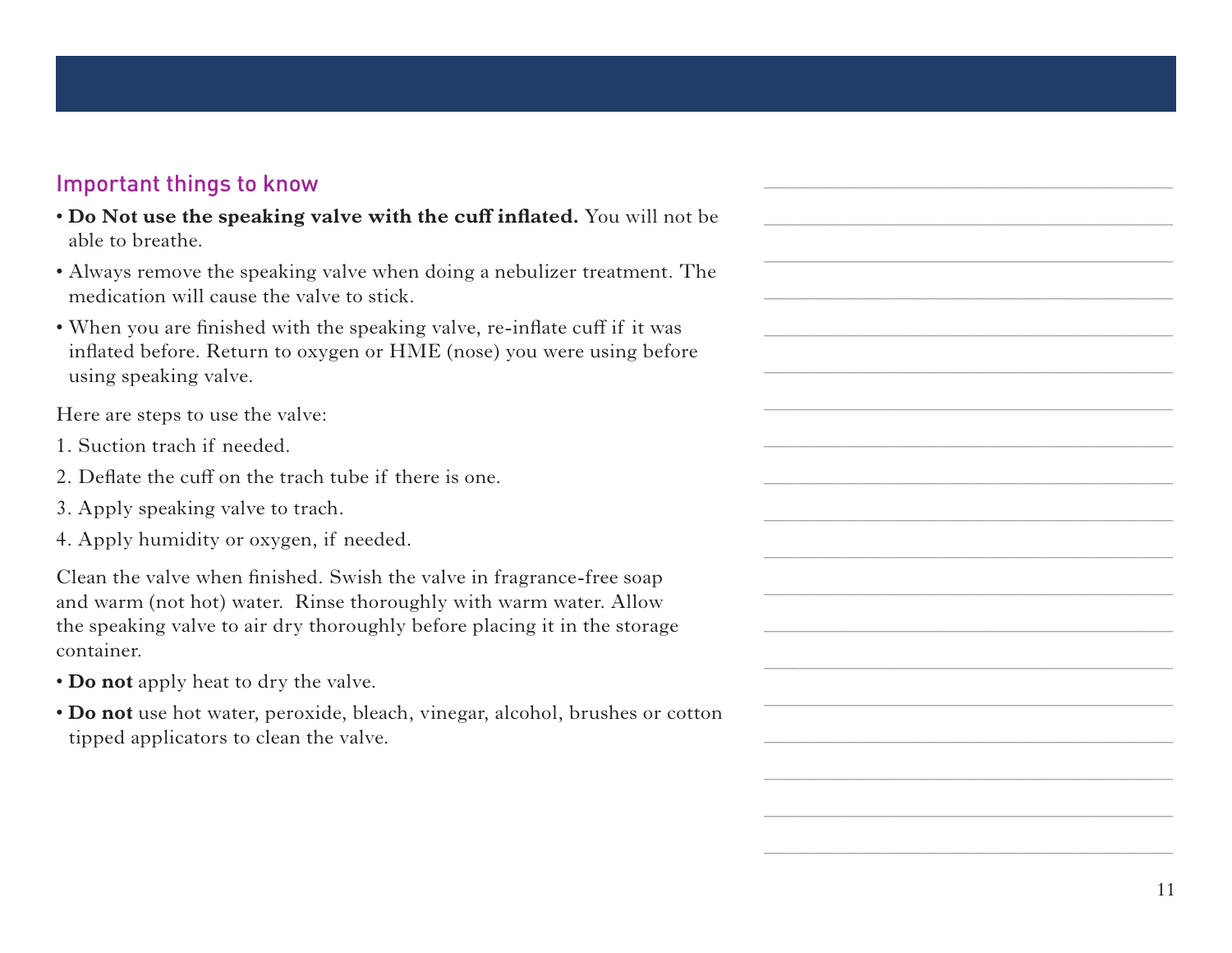## **How do I troubleshoot breathing problems?**

| Problem:                                                              | <b>Actions:</b>                                                                                                                       |
|-----------------------------------------------------------------------|---------------------------------------------------------------------------------------------------------------------------------------|
| Wheezing, coughing                                                    | Trach may need to be suctioned; Use nebulizer<br>or inhaler as you have been advised.                                                 |
| Trach ties become loose                                               | Check tightness of tie. Keep two fingers width<br>space under ties or holder. Replace as needed.                                      |
| Mucous build-up,<br>mucous that is thick,<br>smelly, yellow, or green | Suction, check temperature for sign of<br>infection, use saline if needed, and inner<br>cannula or trach tube may need to be changed. |
| Shortness of breath                                                   | Check all oxygen connections if oxygen is<br>being used.                                                                              |

\_\_\_\_\_\_\_\_\_\_\_\_\_\_\_\_\_\_\_\_\_\_\_\_\_\_\_\_\_\_\_\_\_\_\_

\_\_\_\_\_\_\_\_\_\_\_\_\_\_\_\_\_\_\_\_\_\_\_\_\_\_\_\_\_\_\_\_\_\_\_

\_\_\_\_\_\_\_\_\_\_\_\_\_\_\_\_\_\_\_\_\_\_\_\_\_\_\_\_\_\_\_\_\_\_\_

\_\_\_\_\_\_\_\_\_\_\_\_\_\_\_\_\_\_\_\_\_\_\_\_\_\_\_\_\_\_\_\_\_\_\_

\_\_\_\_\_\_\_\_\_\_\_\_\_\_\_\_\_\_\_\_\_\_\_\_\_\_\_\_\_\_\_\_\_\_\_

\_\_\_\_\_\_\_\_\_\_\_\_\_\_\_\_\_\_\_\_\_\_\_\_\_\_\_\_\_\_\_\_\_\_\_

\_\_\_\_\_\_\_\_\_\_\_\_\_\_\_\_\_\_\_\_\_\_\_\_\_\_\_\_\_\_\_\_\_\_\_

\_\_\_\_\_\_\_\_\_\_\_\_\_\_\_\_\_\_\_\_\_\_\_\_\_\_\_\_\_\_\_\_\_\_\_

\_\_\_\_\_\_\_\_\_\_\_\_\_\_\_\_\_\_\_\_\_\_\_\_\_\_\_\_\_\_\_\_\_\_\_

\_\_\_\_\_\_\_\_\_\_\_\_\_\_\_\_\_\_\_\_\_\_\_\_\_\_\_\_\_\_\_\_\_\_\_

\_\_\_\_\_\_\_\_\_\_\_\_\_\_\_\_\_\_\_\_\_\_\_\_\_\_\_\_\_\_\_\_\_\_\_

\_\_\_\_\_\_\_\_\_\_\_\_\_\_\_\_\_\_\_\_\_\_\_\_\_\_\_\_\_\_\_\_\_\_\_

\_\_\_\_\_\_\_\_\_\_\_\_\_\_\_\_\_\_\_\_\_\_\_\_\_\_\_\_\_\_\_\_\_\_\_

\_\_\_\_\_\_\_\_\_\_\_\_\_\_\_\_\_\_\_\_\_\_\_\_\_\_\_\_\_\_\_\_\_\_\_

\_\_\_\_\_\_\_\_\_\_\_\_\_\_\_\_\_\_\_\_\_\_\_\_\_\_\_\_\_\_\_\_\_\_\_

\_\_\_\_\_\_\_\_\_\_\_\_\_\_\_\_\_\_\_\_\_\_\_\_\_\_\_\_\_\_\_\_\_\_\_

\_\_\_\_\_\_\_\_\_\_\_\_\_\_\_\_\_\_\_\_\_\_\_\_\_\_\_\_\_\_\_\_\_\_\_

\_\_\_\_\_\_\_\_\_\_\_\_\_\_\_\_\_\_\_\_\_\_\_\_\_\_\_\_\_\_\_\_\_\_\_

 $\overline{\phantom{a}}$  , and the contribution of the contribution of the contribution of the contribution of the contribution of the contribution of the contribution of the contribution of the contribution of the contribution of the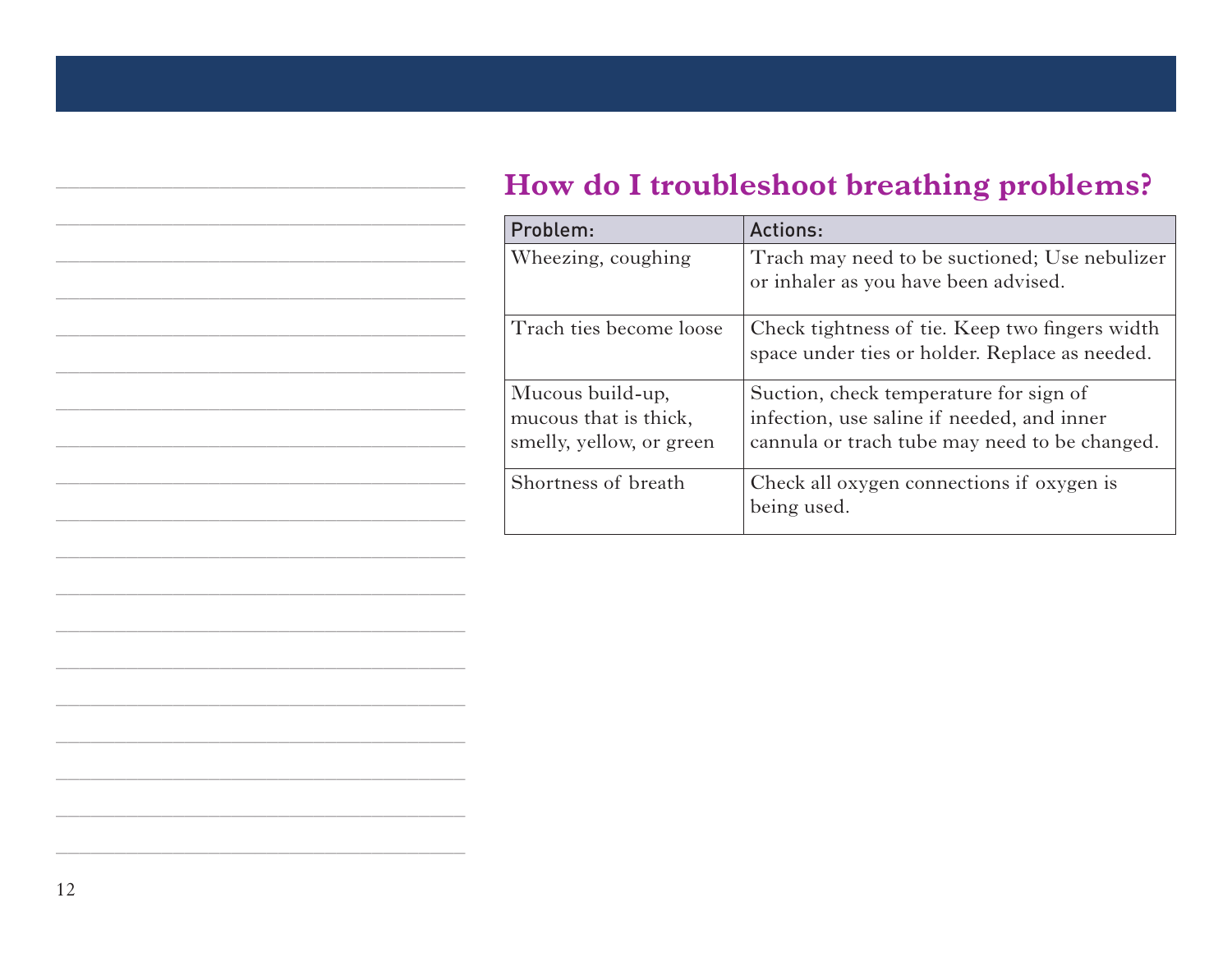# **What do I need to know for breathing emergencies?**

**A trach must not be plugged or displaced. This can block the airway and you will not be able to breathe.** 

**Call 911 if you need help.**

| Problem:                   | Actions (Move to next step if not successful):                                                                                    |
|----------------------------|-----------------------------------------------------------------------------------------------------------------------------------|
| Pale or blue skin color    | Use breathing bag to give breaths to trach.                                                                                       |
| change                     | Check oxygen or ventilator and suction.                                                                                           |
| Air will not enter trach   | Attempt to suction.                                                                                                               |
| from breathing bag         | If inner cannula present, change that.<br>Change trach (same size first, if unable or no<br>improvement, place one size smaller). |
|                            | Cover stoma; use mask to mouth and nose to<br>give breaths with breathing bag.                                                    |
| Tube falls out             | If tube falls out, place obturator in tube and<br>re-insert.                                                                      |
| Rapid breathing, looks     | Check oxygen reading on oximeter. Provide                                                                                         |
| anxious or restless, chest | breathing with bag and suction.                                                                                                   |
| or neck is sucking in      |                                                                                                                                   |



\_\_\_\_\_\_\_\_\_\_\_\_\_\_\_\_\_\_\_\_\_\_\_\_\_\_\_\_\_\_\_\_\_\_\_

\_\_\_\_\_\_\_\_\_\_\_\_\_\_\_\_\_\_\_\_\_\_\_\_\_\_\_\_\_\_\_\_\_\_\_

\_\_\_\_\_\_\_\_\_\_\_\_\_\_\_\_\_\_\_\_\_\_\_\_\_\_\_\_\_\_\_\_\_\_\_

\_\_\_\_\_\_\_\_\_\_\_\_\_\_\_\_\_\_\_\_\_\_\_\_\_\_\_\_\_\_\_\_\_\_\_

\_\_\_\_\_\_\_\_\_\_\_\_\_\_\_\_\_\_\_\_\_\_\_\_\_\_\_\_\_\_\_\_\_\_\_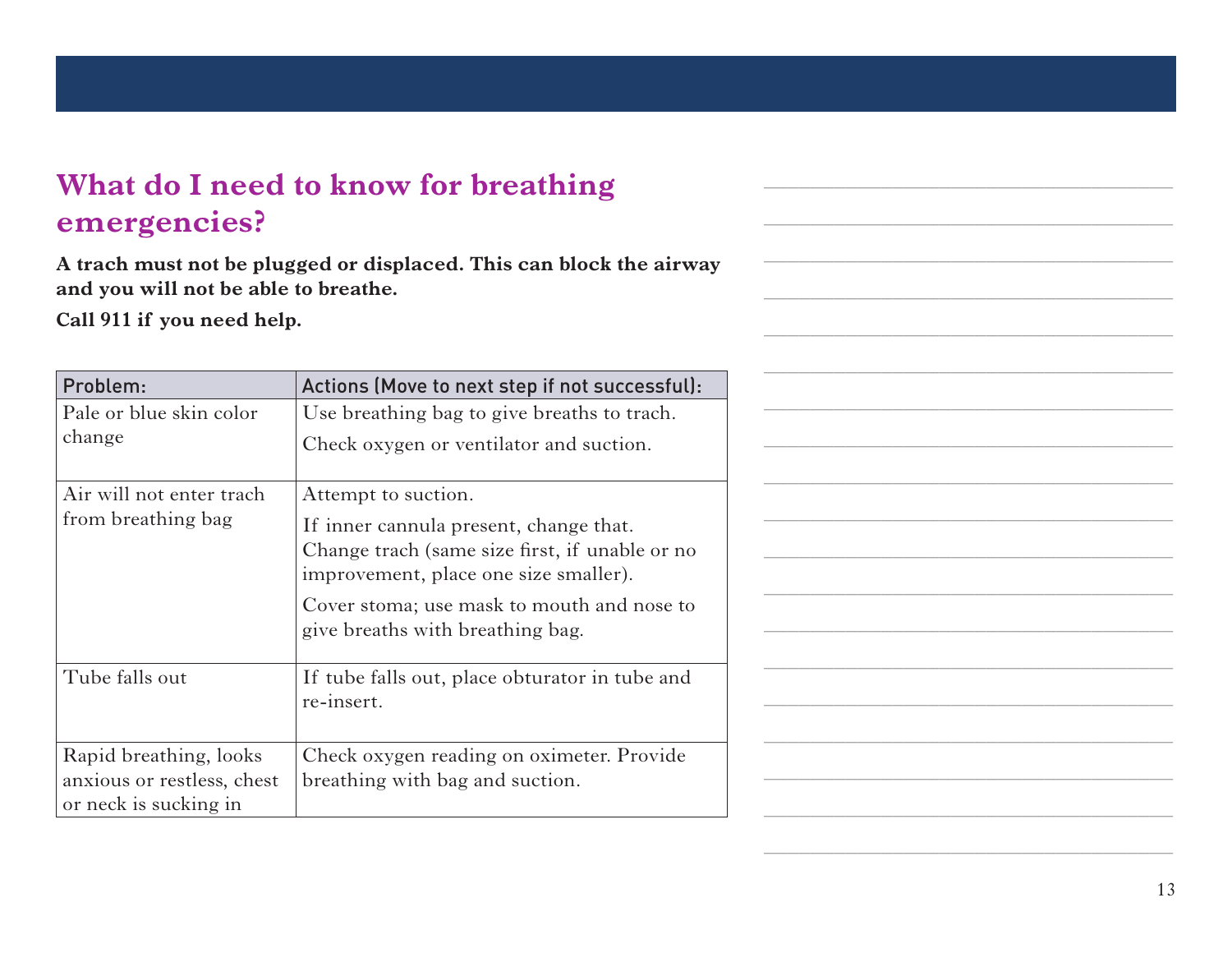**An oxygen source and breathing bag should be near at all times.** It is best to have it connected and ready to use. Use breathing bag if having a hard time breathing (such as seeing pulling in between ribs or neck).

- 1. First, you must determine that the airway is clear.
- 2. Is air flowing in and out?
	- a. If no, make sure the tubing, bag, and flowmeter are connected. Turn on the oxygen tank to 10-15 LPM and attach the resuscitation bag to the trach. The reservoir must be inflating or extended. Attempt to give rescue breaths. Give 1 breath every 5 seconds.
- 3. Try to give a breath by squeezing the bag, if you cannot get air in or see chest rise, try suction. If unable to suction, you may give saline drops to loosen secretions.
- 4. Try again to give a breath. If you still cannot get air in, change the inner cannula if present.
	- a. If that does not help, change to a new, same size trach.
	- b. If unable to place the same size trach, then place one size smaller.
	- c. Hold the trach tube in place. Secure with a tie when able.
- 5. Try to give a breath. If still unable to give a breath, you should remove the trach tube, cover stoma with a cloth with one hand and place a mask on the bag, apply to face, covering the nose & mouth. Make sure you have a good seal. Begin giving breaths with the mask and bag.

#### 6. **If no response or gray, blue, or pale color you need to get help and call 911. Start CPR if no pulse.**

\_\_\_\_\_\_\_\_\_\_\_\_\_\_\_\_\_\_\_\_\_\_\_\_\_\_\_\_\_\_\_\_\_\_\_

\_\_\_\_\_\_\_\_\_\_\_\_\_\_\_\_\_\_\_\_\_\_\_\_\_\_\_\_\_\_\_\_\_\_\_

\_\_\_\_\_\_\_\_\_\_\_\_\_\_\_\_\_\_\_\_\_\_\_\_\_\_\_\_\_\_\_\_\_\_\_

\_\_\_\_\_\_\_\_\_\_\_\_\_\_\_\_\_\_\_\_\_\_\_\_\_\_\_\_\_\_\_\_\_\_\_

\_\_\_\_\_\_\_\_\_\_\_\_\_\_\_\_\_\_\_\_\_\_\_\_\_\_\_\_\_\_\_\_\_\_\_

\_\_\_\_\_\_\_\_\_\_\_\_\_\_\_\_\_\_\_\_\_\_\_\_\_\_\_\_\_\_\_\_\_\_\_

\_\_\_\_\_\_\_\_\_\_\_\_\_\_\_\_\_\_\_\_\_\_\_\_\_\_\_\_\_\_\_\_\_\_\_

\_\_\_\_\_\_\_\_\_\_\_\_\_\_\_\_\_\_\_\_\_\_\_\_\_\_\_\_\_\_\_\_\_\_\_

\_\_\_\_\_\_\_\_\_\_\_\_\_\_\_\_\_\_\_\_\_\_\_\_\_\_\_\_\_\_\_\_\_\_\_

\_\_\_\_\_\_\_\_\_\_\_\_\_\_\_\_\_\_\_\_\_\_\_\_\_\_\_\_\_\_\_\_\_\_\_

\_\_\_\_\_\_\_\_\_\_\_\_\_\_\_\_\_\_\_\_\_\_\_\_\_\_\_\_\_\_\_\_\_\_\_

\_\_\_\_\_\_\_\_\_\_\_\_\_\_\_\_\_\_\_\_\_\_\_\_\_\_\_\_\_\_\_\_\_\_\_

\_\_\_\_\_\_\_\_\_\_\_\_\_\_\_\_\_\_\_\_\_\_\_\_\_\_\_\_\_\_\_\_\_\_\_

\_\_\_\_\_\_\_\_\_\_\_\_\_\_\_\_\_\_\_\_\_\_\_\_\_\_\_\_\_\_\_\_\_\_\_

\_\_\_\_\_\_\_\_\_\_\_\_\_\_\_\_\_\_\_\_\_\_\_\_\_\_\_\_\_\_\_\_\_\_\_

\_\_\_\_\_\_\_\_\_\_\_\_\_\_\_\_\_\_\_\_\_\_\_\_\_\_\_\_\_\_\_\_\_\_\_

\_\_\_\_\_\_\_\_\_\_\_\_\_\_\_\_\_\_\_\_\_\_\_\_\_\_\_\_\_\_\_\_\_\_\_

\_\_\_\_\_\_\_\_\_\_\_\_\_\_\_\_\_\_\_\_\_\_\_\_\_\_\_\_\_\_\_\_\_\_\_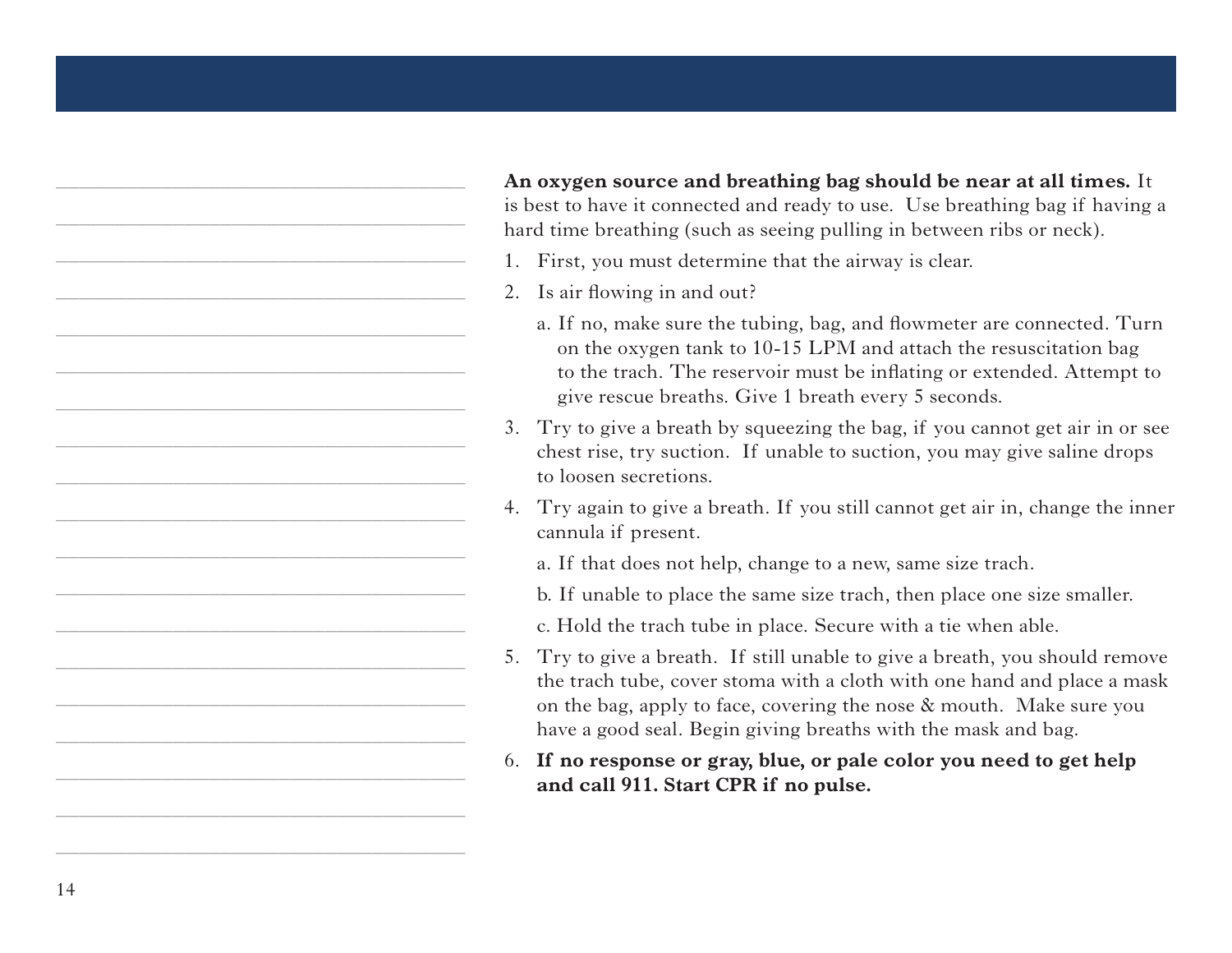# **What should be in a Go bag?**

You will want to be comfortable leaving your home. Bringing your "Go bag" will help you be prepared. This will include what you need for emergencies as well.

These supplies include:

- An extra same size trach tube with the ties already in place
- A tracheostomy tube that is a size smaller than the one that you use with the ties already in place in case the stoma shrinks during an emergency
- Suction machine (handheld or battery powered)
- Suction catheters
- Resuscitation bag (with face mask and trach adapter)
- Medical scissors, adhesive bandages
- Gauze pads, antiseptic wipes
- Water-soluble lubricant such as K-Y® Jelly (never use an oil-based lubricant such as Vaseline® petroleum jelly)
- Cotton-tipped applicators
- Vials of saline
- Sterile gloves (even though you may be using a clean technique)
- Plastic clean-up bag
- Flashlight
- Cell phone charged

\_\_\_\_\_\_\_\_\_\_\_\_\_\_\_\_\_\_\_\_\_\_\_\_\_\_\_\_\_\_\_\_\_\_\_

\_\_\_\_\_\_\_\_\_\_\_\_\_\_\_\_\_\_\_\_\_\_\_\_\_\_\_\_\_\_\_\_\_\_\_

\_\_\_\_\_\_\_\_\_\_\_\_\_\_\_\_\_\_\_\_\_\_\_\_\_\_\_\_\_\_\_\_\_\_\_

\_\_\_\_\_\_\_\_\_\_\_\_\_\_\_\_\_\_\_\_\_\_\_\_\_\_\_\_\_\_\_\_\_\_\_

\_\_\_\_\_\_\_\_\_\_\_\_\_\_\_\_\_\_\_\_\_\_\_\_\_\_\_\_\_\_\_\_\_\_\_

\_\_\_\_\_\_\_\_\_\_\_\_\_\_\_\_\_\_\_\_\_\_\_\_\_\_\_\_\_\_\_\_\_\_\_

\_\_\_\_\_\_\_\_\_\_\_\_\_\_\_\_\_\_\_\_\_\_\_\_\_\_\_\_\_\_\_\_\_\_\_

\_\_\_\_\_\_\_\_\_\_\_\_\_\_\_\_\_\_\_\_\_\_\_\_\_\_\_\_\_\_\_\_\_\_\_

\_\_\_\_\_\_\_\_\_\_\_\_\_\_\_\_\_\_\_\_\_\_\_\_\_\_\_\_\_\_\_\_\_\_\_

\_\_\_\_\_\_\_\_\_\_\_\_\_\_\_\_\_\_\_\_\_\_\_\_\_\_\_\_\_\_\_\_\_\_\_

\_\_\_\_\_\_\_\_\_\_\_\_\_\_\_\_\_\_\_\_\_\_\_\_\_\_\_\_\_\_\_\_\_\_\_

\_\_\_\_\_\_\_\_\_\_\_\_\_\_\_\_\_\_\_\_\_\_\_\_\_\_\_\_\_\_\_\_\_\_\_

\_\_\_\_\_\_\_\_\_\_\_\_\_\_\_\_\_\_\_\_\_\_\_\_\_\_\_\_\_\_\_\_\_\_\_

\_\_\_\_\_\_\_\_\_\_\_\_\_\_\_\_\_\_\_\_\_\_\_\_\_\_\_\_\_\_\_\_\_\_\_

\_\_\_\_\_\_\_\_\_\_\_\_\_\_\_\_\_\_\_\_\_\_\_\_\_\_\_\_\_\_\_\_\_\_\_

\_\_\_\_\_\_\_\_\_\_\_\_\_\_\_\_\_\_\_\_\_\_\_\_\_\_\_\_\_\_\_\_\_\_\_

\_\_\_\_\_\_\_\_\_\_\_\_\_\_\_\_\_\_\_\_\_\_\_\_\_\_\_\_\_\_\_\_\_\_\_

\_\_\_\_\_\_\_\_\_\_\_\_\_\_\_\_\_\_\_\_\_\_\_\_\_\_\_\_\_\_\_\_\_\_\_